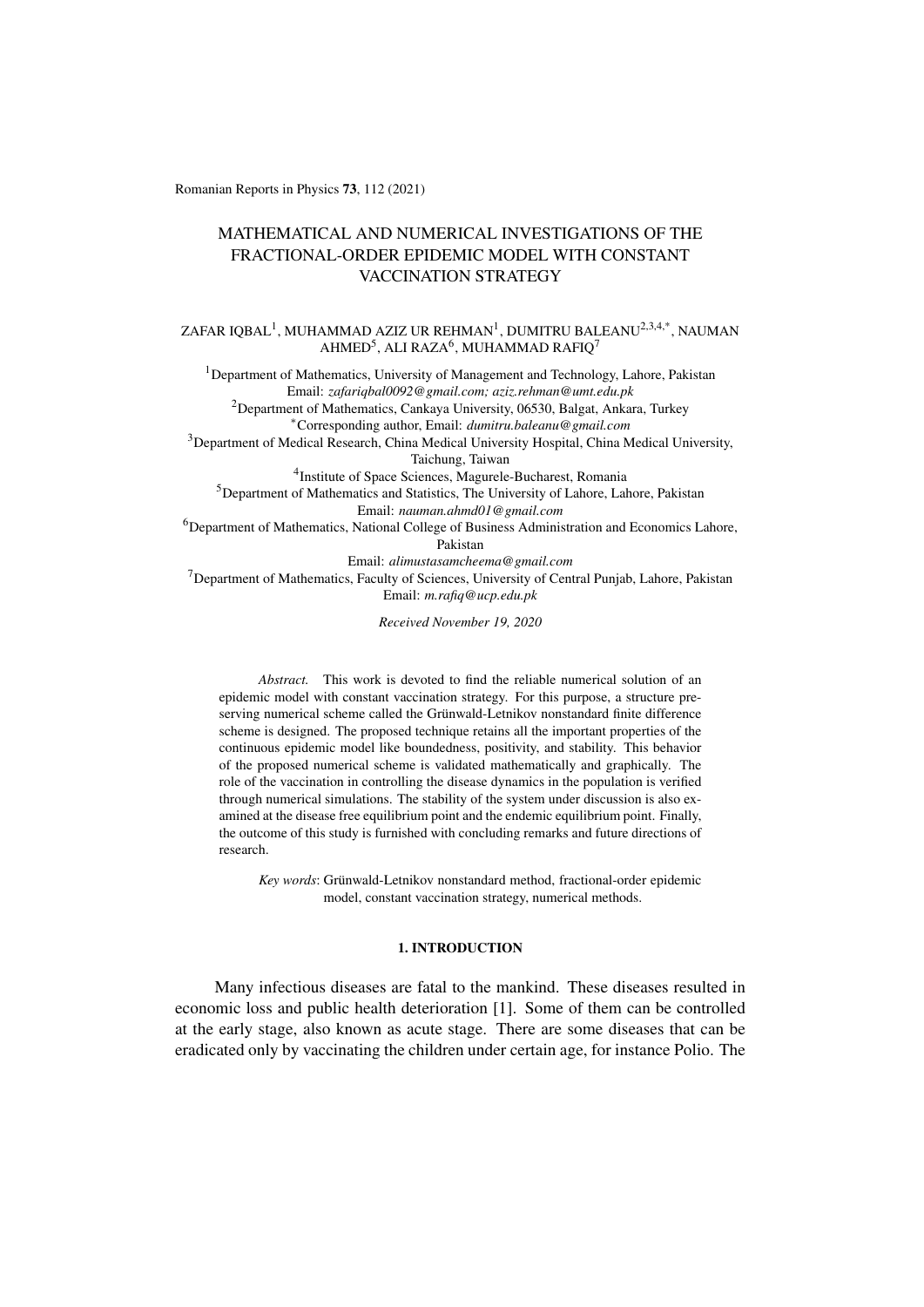antibiotics and certain other medicines are also serving the community by controlling the infections. Some diseases can be avoided by following the precautionary measures. The use of vaccine gained the remarkable attention during the recent past as they have eliminated, even eradicated a number of infectious diseases [2]. Despite these facts, some fatal infectious diseases are continuously invading the different communities around the globe. With the development of bio-medicines and life sciences, new infectious diseases are also arising. So, it is a permanent challenge to health caretakers and policy makers.

Cholera, malaria, influenza, hemorrhagic fever, and tuberculosis are still responsible for most of the diseases and mortalities in the world [3]. It is the mode of disease transmission that helps a lot to understand the epidemiology in a comprehensive way. Different diseases have different routes of transmission, some of them have multiple routes, however all the routes are not well elaborated. Some authors focussed on the dominant route for disease transmission and addressed some effective and efficient disease control strategies [4]. The disease transmission mode may be vertical as well as horizontal. Vertical mode occurs through vaginal birth, transplacental or breast feeding. While the horizontal transmission involves sexual (*i.e.* through flower to flower, or oro-genital) transmission. Non sexual transmission may take place through direct contact, airborne or indirectly. Mainly, the indirect transmission occurs by environment (*i.e.* contaminated food, water etc.), fomites and vectors [5].

Direct or indirect contact of the host plays a vital role in disease transmission [6]. Direct contact transmission means physical contact and transfer of the infection is occurred through the infected person. On the other hand the indirect contact transmission takes place through pathogens or fomites. Infectious aerosols also make the direct contact transmission that travel short distance from the source and make the disease spread in the susceptible individuals [7]. Also, the indirect contact transmission takes place through skin flakes, fungal spores, and aerosol that travel longer distance to transport pathogens [8]. One of the effective control strategies in preventing the disease is hindering the main route of the disease transmission. Quarantine of the infected persons is also a basic and important technique to prevent the further transmission of the infection. The wearing of the mask against respiratory like pneumonia and COVID-19 diseases and use of the disinfectants to kill the pathogen could effectively control the disease communication [9]. Some traditional practices also provide a foundation to prevent and control the infection. These practices involve the use of personal protective equipments. The most important precautionary measure against some diseases is the hand hygiene all the time. Focussing on the nature and severeness of the infection, many researchers constructed the various disease models to discuss the mechanism of the disease, see, for example, Refs. [10–20]. Some well known compartmental models are SI, SIR, SIRS, and SEIQV. By studying the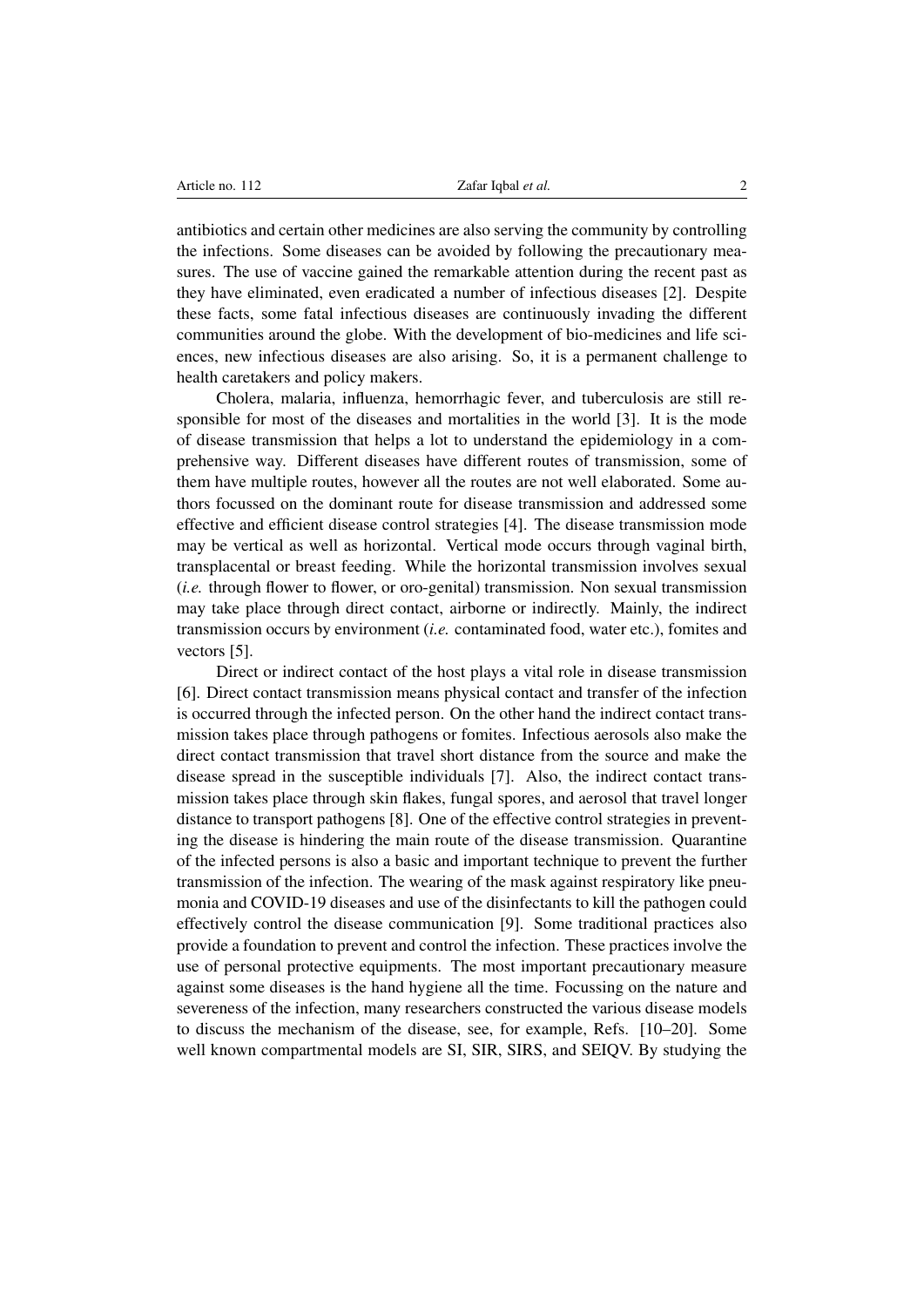literature, SIR model seems to be the favorite model of many researchers because of its simplicity. Furthermore, these models are easy to understand and apply.

In recent years, fractional calculus has been used to study a plethora of relevant linear and nonlinear models arising in mathematics, physics, technical sciences, and biophysics, see, for example, some recent works in this broad research area [21–33].

In this work, we consider a fractional SIR epidemic model with constant vaccination strategy, where the population is divided into three compartments, *i.e.* susceptible  $S(t)$ , infected  $J(t)$ , and recovered  $\mathcal{R}(t)$ . The SIR fractional-order compartmental epidemic model is represented analytically by the following nonlinear system

$$
{}_{0}^{\mathcal{C}}D_{t}^{\alpha}\mathcal{S}(t) = (1-P)\mu^{\alpha} - \beta^{\alpha}\mathcal{S}(t)\mathfrak{I}(t) - \mu^{\alpha}\mathcal{S}(t)
$$
 (1)

$$
{}_{0}^{\mathcal{C}}D_{t}^{\alpha}\mathfrak{I}(t) = \beta^{\alpha}\mathcal{S}(t)\mathfrak{I}(t) - (\eta^{\alpha} + \mu^{\alpha})\mathfrak{I}(t)
$$
\n(2)

$$
{}_{0}^{\mathcal{C}}D_{t}^{\alpha}\mathcal{R}(t) = P\mu^{\alpha} + \eta^{\alpha}\mathfrak{I}(t) - \mu^{\alpha}\mathcal{R}(t)
$$
\n(3)

where,  ${}^{\mathcal{C}}_0D_t^{\alpha}$  denotes the Caputo fractional derivative operator of order  $\alpha$ , which is defined in [14] as

$$
{}_{0}^{\mathcal{C}}D_{t}^{\alpha}u(t) = \begin{cases} \frac{1}{\Gamma(n-\alpha)} \int_{0}^{t} \frac{u^{n}(s)}{(t-s)^{\alpha+1-n}d} ds; & n-1 \leq \alpha < n\\ \frac{d^{n}u(t)}{dt^{n}}, & \alpha = n \end{cases}
$$
(4)

where  $0 < \alpha < 1$ . The parameters of the model (1)-(3) are as follows:  $\eta^{\alpha}$  is the analogous to the recovery rate from the infection,  $\mu^{\alpha}$  is the analogous to the the birth (death) rate, and the parameter  $\beta^{\alpha}$  is the analogous to the beta transmission contact rate.

#### 2. BASIC PROPERTIES OF MODEL

The fractional form of generalized mean value theorem is given below, which is one of the fundamental results as presented in [16].

**Lemma 1.** *If the function*  $g(t) \in C[a, b]$  *and*  ${}^{\mathcal{C}}_0 D_t^{\alpha} g(t) \in C(a, b]$ *, for*  $0 < \alpha \leq 1$ *, then we have*

$$
g(t) = g(a) + \frac{e}{b} D_t^{\alpha} g(\xi) \frac{(t - \alpha)^{\alpha}}{\gamma(\alpha)}, \qquad 0 \le \xi \le t.
$$
 (5)

So, if  $g(t) \in C[0,b]$  and  ${}^{\mathcal{C}}_0D_t^{\alpha}g(t) \in C(0,b]$  and if  ${}^{\mathcal{C}}_0D_t^{\alpha}g(t) \geq 0$  then, the function g *is not decreasing.*

Lemma 2. *For any given non-negative initial conditions, there exists a unique solution* S, J, R *for all*  $t \geq 0$ *. Moreover, it satisfies the following inequality of boundedness:*  $\lim_{t\to\infty} \sup N(t) \leq 1$ .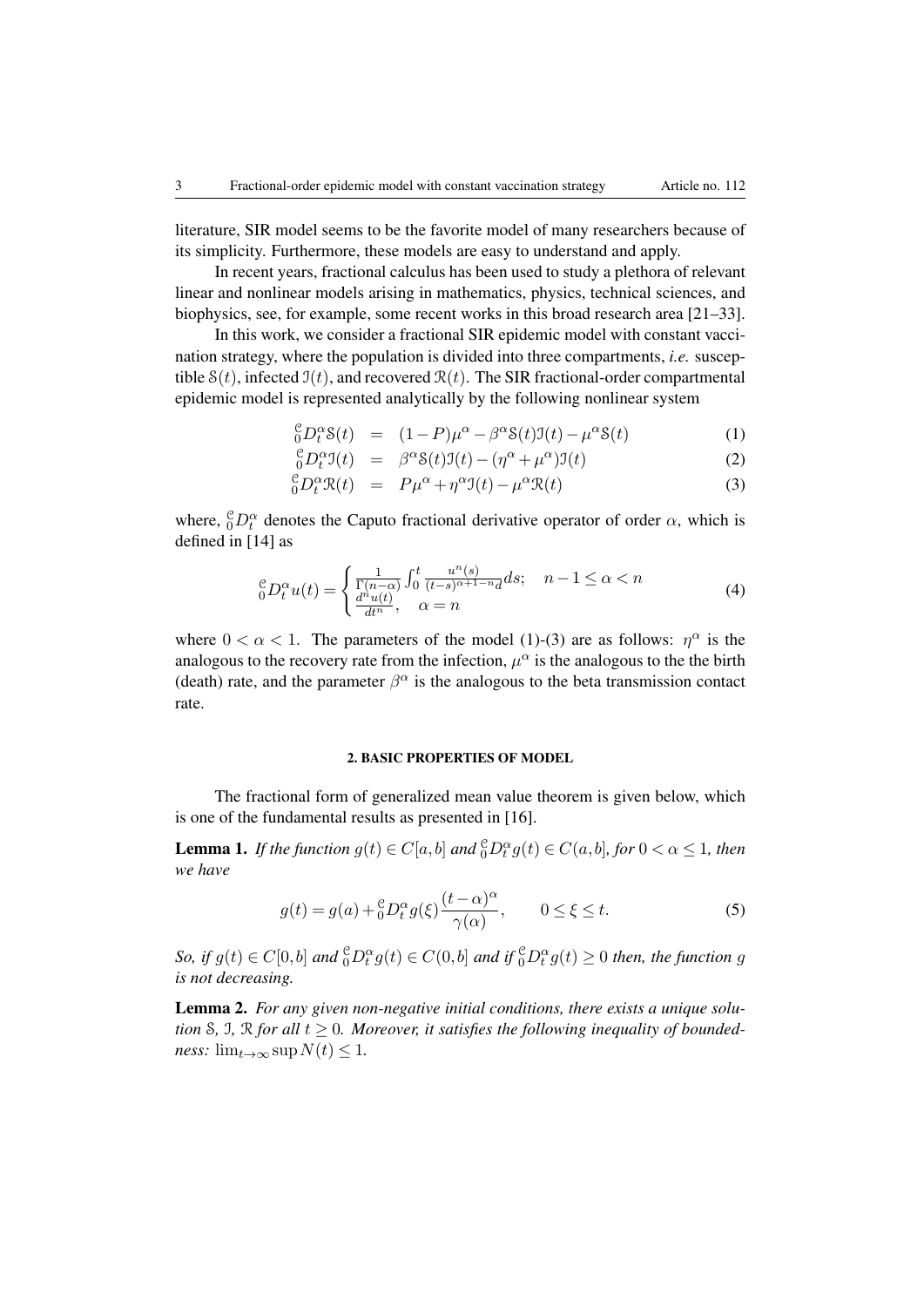*Proof.* By adding equations (1), (2), and (3), we have

$$
{}_{0}^{\mathcal{C}}D_{t}^{\alpha}\left(\mathcal{S}(t)+\mathcal{I}(t)+\mathcal{R}(t)\right) = \mu^{\alpha}-\mu^{\alpha}\left(\mathcal{S}(t)+\mathcal{I}(t)+\mathcal{R}(t)\right) \tag{6}
$$

$$
{}_{0}^{\mathcal{C}}D_{t}^{\alpha}N(t) = \mu^{\alpha} - \mu^{\alpha}N(t) \tag{7}
$$

It follows that

$$
N(t) = N(0)e^{-\mu^{\alpha}t} + 1.
$$
 (8)

Thus, the solutions exist for the given initial conditions that are eventually bounded on every finite time interval.  $\Box$ 

Lemma 3. *The closed set*

$$
\Gamma=\left(\mathcal{S}(t),\mathcal{I}(t),\mathcal{R}(t)\in\mathbb{R}^3_+\text{ : }\mathcal{S}(t)+\mathcal{I}(t)+\mathcal{R}(t)=1\right)
$$

*is positive invariant.*

*Proof.* From equations (7) and (8), it follows that if  $t \to \infty$ , the population is bounded by a positive number  $N(t) = 1$ . Therefore, the set  $\Gamma$  is positive invariant. by a positive number  $N(t) = 1$ . Therefore, the set  $\Gamma$  is positive invariant.

## 2.1. BASICS OF FRACTIONAL CALCULUS

Consider a continuous function  $V = V(t)$ , The first-order derivative of the function is defined by the following limit,

$$
V'(t) = \frac{dV}{dt} = \lim_{h \to 0} \frac{V(t) - V(t - h)}{h}.
$$
 (9)

By applying this definition repeatedly, we reach at

$$
V^{(m)}(t) = \frac{d^m V}{dt^m} = \lim_{h \to 0} \frac{1}{h^m} \sum_{s=0}^m (-1)^s \binom{m}{s} f(t - sh),\tag{10}
$$

where  $\binom{m}{s}$  is the well known notation of binomial coefficient. Now, consider the following relation, which is obtained by generalizing the Eqs. (9) and (10);

$$
V_h^{(n)}(t) = \frac{1}{h^n} \sum_{s=0}^n (-1)^s \binom{n}{s} V(t - sh),\tag{11}
$$

where *m* is an arbitrary integer and for  $n \leq m$ , we obtain the relation

$$
\lim_{h \to 0} V_h^{(n)}(t) = V^{(n)}(t) = \frac{d^n V}{dt^n}.
$$

Replacing *n* by  $-n$  in (11), we have

$$
V_h^{(-n)}(t) = \frac{1}{h^{-n}} \sum_{s=0}^n \binom{-n}{s} V(t - sh),
$$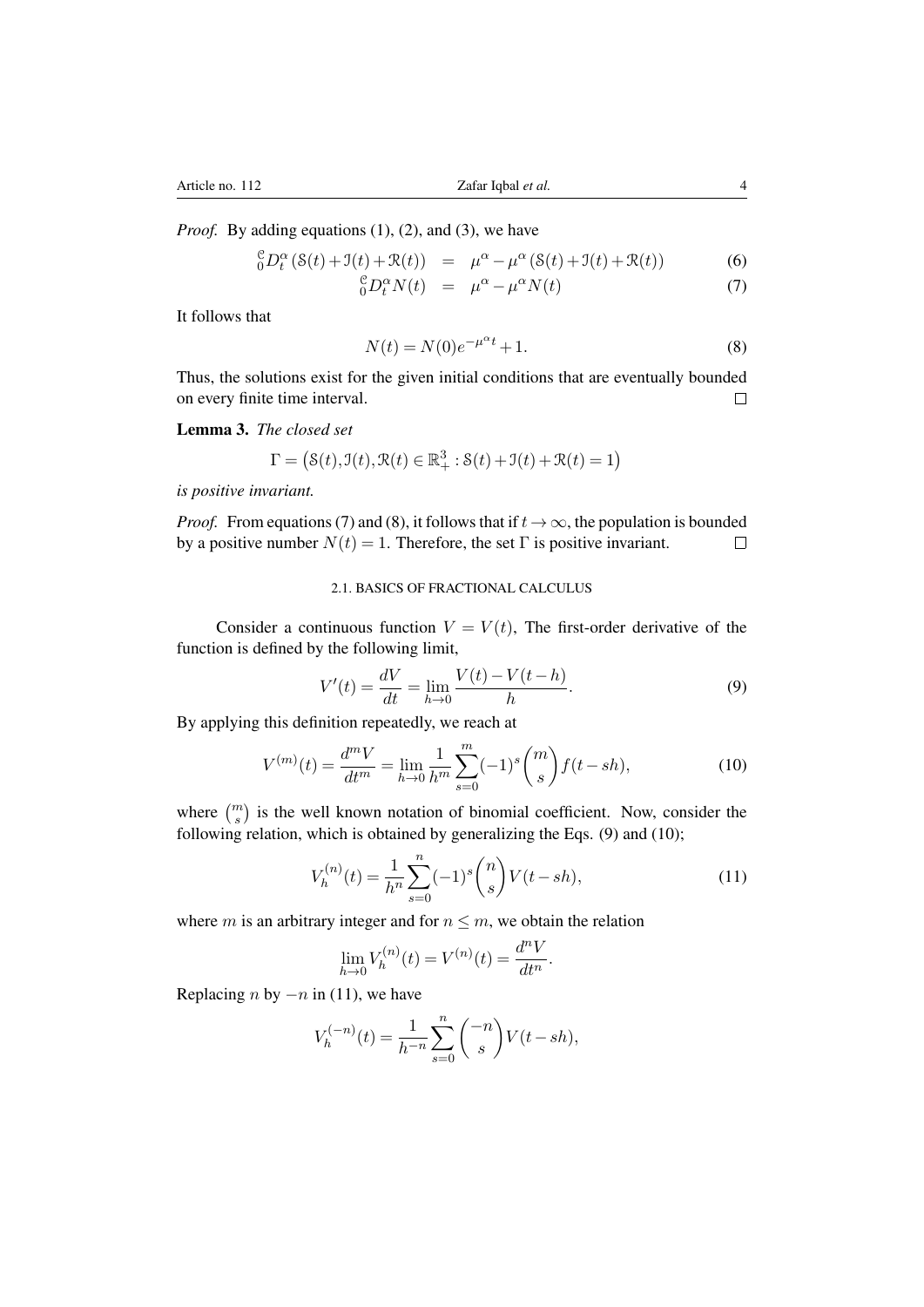where  $\binom{-n}{s} = (-1)^s \binom{n}{s}$ ,  $n \in \mathbb{Z}^+$ . For a fixed  $n \in \mathbb{Z}^+$ ,  $V_h^{(-n)}$  approaches to zero. To obtain the non-zero limit, we let that  $m \to \infty$ , as  $h \to 0$ , *h* may be taken as  $\frac{t-a}{m}$ . The limit of  $V_h^{(-n)}$  is denoted as

$$
\lim_{\substack{h \to 0 \\ mh = t - a}} V_h^{-n}(t) = {}_{\alpha}D_t^{-n}V(t)
$$
\n(12)

Here  $_{\alpha}D_t^{-n}V(t)$  represents the particular operations, operated upon the function  $V(t)$ ; *a* and *t* are called terminals or lower and upper limits regarding to this paritcular operation. By considering  $h = \frac{t-a}{m}$  or  $t - mh = a$ ,  $V(t)$  is considered to be continuous and the following relation can be satisfied for  $n = 1$ .

$$
\lim_{\substack{h \to 0 \\ mh = t - a}} V_h^{-n}(t) = {}_{\alpha}D_t^{-n}V(t) = \int_0^{t - a} V(t - s)ds = \int_a^t V(\tau)d\tau.
$$
 (13)

By applying this operation *n* times, we obtain the following expression

$$
{}_{\alpha}D_t^{-n}V(t) = \lim_{\substack{h \to 0 \\ mh = t - a}} h^p \sum_{s=0}^m \left[ {n \atop s} \right] V(t - sh) = \frac{1}{(p-1)!} \int_a^t (t - s)^{n-1} V(s) ds. \tag{14}
$$

The above formula (14) can be represented as an n-fold ingral as follows. We integrate the relationship from *a* to *t*

$$
\frac{d}{dt} \alpha D_t^{-n} V(t) = \frac{1}{(n-2)!} \int_a^t (t-s)^{n-2} V(s) ds = \alpha D_t^{-p+1} V(t).
$$

We then obtain

$$
\alpha D_t^{-n} V(t) = \int_a^t \left(\alpha D_t^{-n+1} V(t)\right) dt.
$$
  

$$
\alpha D_t^{-n+1} V(t) = \int_a^t \left(\alpha D_t^{-n+2} V(t)\right) dt.
$$

In a similar way, we arrive at

$$
\alpha D_t^{-p} V(t) = \int_a^t dt \int_a^t \left( \alpha D_t^{-p+2} V(t) \right) dt
$$
  
...  

$$
= \int_a^t dt \int_a^t dt \cdots \int_a^t V(t) dt \qquad \text{(n times)}.
$$
 (15)

It can be observed that the derivative of an integer order *m* as given by (10) and the n-fold integral given by (15) for the continuous function  $V(t)$  is the specific case of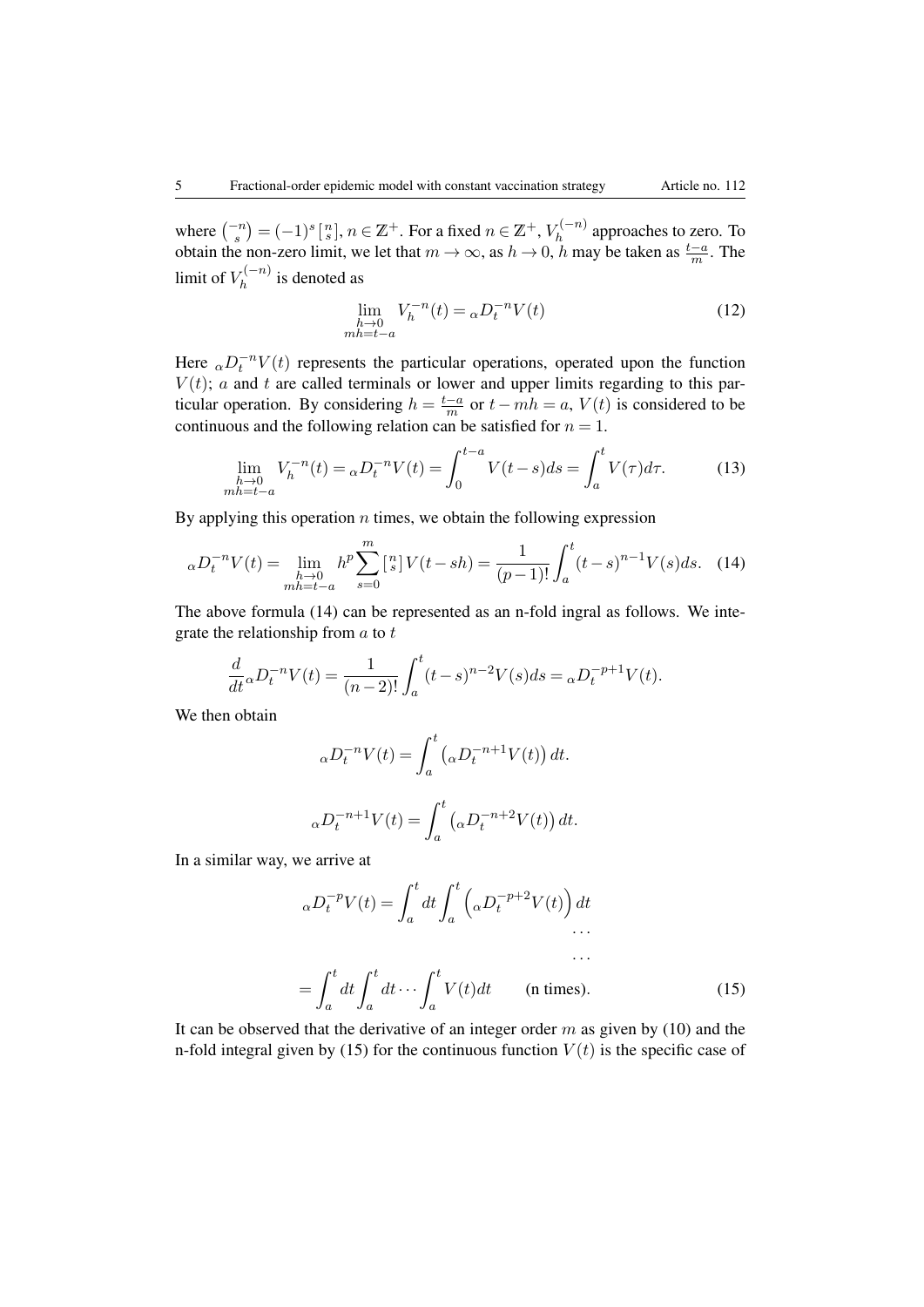the general relation

$$
{}_{\alpha}D_{t}^{n}V(t) = \lim_{\substack{h \to 0 \\ mh = t - a}} h^{-p} \sum_{s=0}^{m} (-1)^{s} {n \choose s} V(t - sh), \tag{16}
$$

which describes the derivative of order *n* if  $p = n$  and the n-fold integral for  $p = -n$ . This expression, ultimately leads to the generalization of the classical differentiation and integration by replacing *n* in (16) by any arbitrary real number or even by a complex number. We can find the Grünwald-Letnikov derivative as

$$
{}_{\alpha}D_t^n V(t) = \sum_{k=0}^m \frac{V^k(a)(t-a)^{-n+k}}{\Gamma(-m+m+1)} \int_a^t (t-\tau)^{m-n} V^{m+1}(\tau) d\tau,
$$
 (17)

the least possible value for *n* is given by  $m < n < m+1$ 

**Definition 1.** Let  $\alpha \in \mathbb{R}^+$ , the Caputo fractional derivative having order  $\alpha$  is defined as

$$
\left(\substack{c\\0}D_t^{\alpha}f\right)(t) = \frac{1}{\gamma(n-\alpha)} \int_0^t \frac{f^{(n)}(x)}{(t-x)^{1-n+\alpha}dx}, \qquad t > 0 \tag{18}
$$

where  $f(x) \in C^n[0,\infty], n = [\alpha] + 1$  and  $f(x) \in C^n[0,\infty]$  is the continuous function in the given interval up to  $n^{th}$  derivative.

The above definition indicates that the derivative of the constant function is zero; for  $\alpha \in N$  the Caputo integral operator coincides with the integer-order classical derivative. Moreover, the Caputo operator is linear, that is

$$
{}_{0}^{\mathcal{C}}D_{t}^{\alpha}(\alpha f(t) + \beta g(t)) = \alpha_{0}^{\mathcal{C}}D_{t}^{\alpha}f(t) + \beta_{0}^{\mathcal{C}}D_{t}^{\alpha}g(t). \tag{19}
$$

## 2.2. STABILITY ANALYSIS

In this Section, we will analyze the stability of the fractional epidemic model with constant vaccination strategy at both the equilibrium points, locally and globally.

## 2.2.1. Local Stability

We set the equation  $g(t)=0$  to find the points of equilbria,  $g(t)$  is the left hand side of the system of equations (1)-(3). If all the eigenvalues  $\lambda_i$  of the Jacobian matrix  $J = \frac{\partial g}{\partial t}$ , calculated at equilibrium point satisfy  $|\arg(\lambda i)| > \alpha \frac{\pi}{2}$ ,  $i = 1, 2$ , then the equilibrium point is locally asymptotically stable. Let

$$
\mathcal{F} = (1 - P)\mu^{\alpha} - \beta^{\alpha}\mathcal{S}\mathcal{I} - \mu^{\alpha}\mathcal{S}
$$
 (20)

$$
\mathcal{G} = \beta^{\alpha} \mathcal{S} \mathcal{I} - (\eta^{\alpha} + \alpha^{\alpha}) \mathcal{I}
$$
 (21)

$$
\mathcal{H} = P\mu^{\alpha} + \eta \mathcal{I} - \mu^{\alpha} \mathcal{R}
$$
 (22)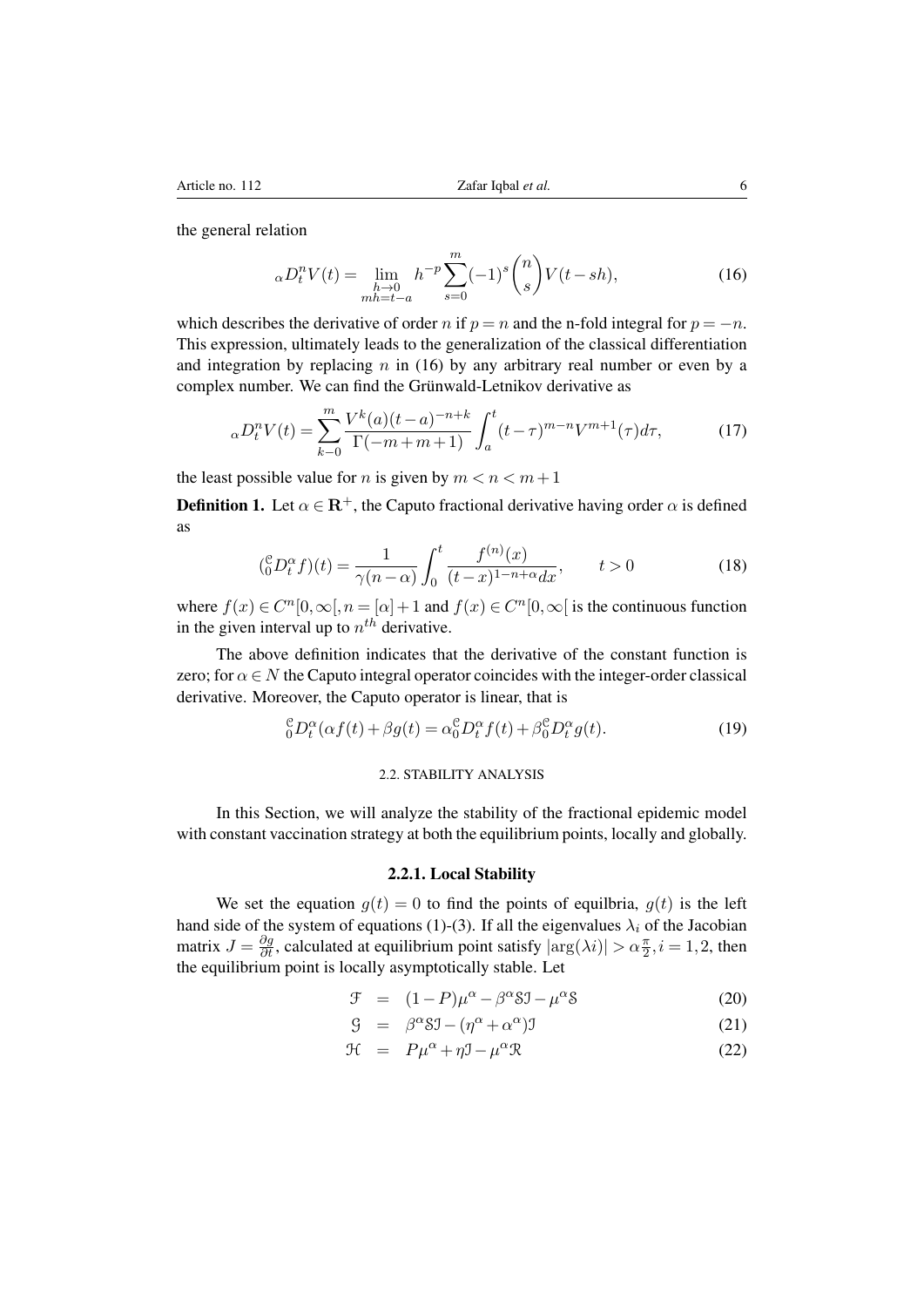The Jacobian matrix  $\beta$  is given as

$$
\mathcal{J}=\left(\begin{array}{ccc}\mathcal{F}_\mathcal{S} & \mathcal{F}_\mathcal{I} & \mathcal{F}_\mathcal{R} \\ \mathcal{G}_\mathcal{S} & \mathcal{G}_\mathcal{I} & \mathcal{G}_\mathcal{R} \\ \mathcal{H}_\mathcal{S} & \mathcal{H}_\mathcal{I} & \mathcal{H}_\mathcal{R}\end{array}\right)
$$

After simplifying the Jacobian and the given system we have

$$
\mathcal{J}=\left(\begin{array}{cc}\beta^{\alpha}\mathcal{I}-\mu^{\alpha} & \beta^{\alpha}\mathcal{I} \\ -\beta^{\alpha}\mathcal{S} & \beta^{\alpha}\mathcal{S}-\eta^{\alpha}-\mu^{\alpha}\end{array}\right)
$$

At disease free equilibrium  $E_d(1 - P, 0)$ , the Jacobian becomes

$$
\mathcal{J}_{E_d} = \begin{pmatrix} -\mu^{\alpha} & 0\\ \beta^{\alpha}(1-P) & \beta^{\alpha}(1-P) - \eta^{\alpha} - \mu^{\alpha} \end{pmatrix}
$$

The eigenvalues of the matrix  $\mathcal{J}_{E_d}$  are  $\lambda_1 = -\mu^\alpha$  and  $\lambda_2 = \beta^\alpha (1 - P) - \eta^\alpha - \mu^\alpha$ . Clearly  $\lambda_1 < 0$  and the value of  $\lambda_2 < 0$  because  $R_0 < 1$ .

The vaccination reproduction number is evaluated as

$$
R_v = \frac{\beta^{\alpha} (1 - P)}{\eta^{\alpha} + \mu^{\alpha}}
$$
\n(23)

The DFE is locally stable if  $\beta^{\alpha}(1 - P) < \eta^{\alpha} + \mu^{\alpha}$ , that is,  $R_v < 1$ . From equation (23) the critical vaccination proportion  $P_c = \frac{\beta^{\alpha} - \eta^{\alpha} - \mu^{\alpha}}{\beta^{\alpha}}$  can be obtained, beyond this critical value the DFE is stable *i.e.* for  $P > P_c$ . The inequality  $P > P_c$  describes the fact that when a large portion of the population is vaccinated, the disease can be controlled effectively. On the other hand, if  $R_v > 1$ , the DFE is not stable. In this situation the endemic equilibrium (EE) point exists and the disease persists in the community. The EE looks like

$$
E_e = \left(\frac{1-P}{R_v}, \frac{\mu^{\beta}}{\beta^{\alpha}}(R_v) - 1\right)
$$
 (24)

The eigenvalues  $(e_{1,2})$  at  $EE(E_e)$  against the Jacobian matrix is given as

$$
e_{1,2} = -\frac{\mu^{\alpha}}{2} R_v \pm \frac{1}{2} \sqrt{(\mu^{\alpha})^2 R_v^2 - 4R_v \mu^{\alpha} (\eta^{\alpha} + \mu^{\alpha})}
$$
(25)

The EE is locally asymptotically stable, when

$$
1 < R_v \le \frac{4(\eta^\alpha + \mu^\alpha)}{\mu^\alpha} \tag{26}
$$

For  $R_v$  mentioned above the eigenvalues  $e_1, e_2$  are complex, having real parts negative so *E<sup>e</sup>* can be regarded as a spiral sink. This fact can be explained as follows. If the number of infected individuals in the beginning is low, then the number of susceptible individuals is large. When the infected individuals interact with the susceptible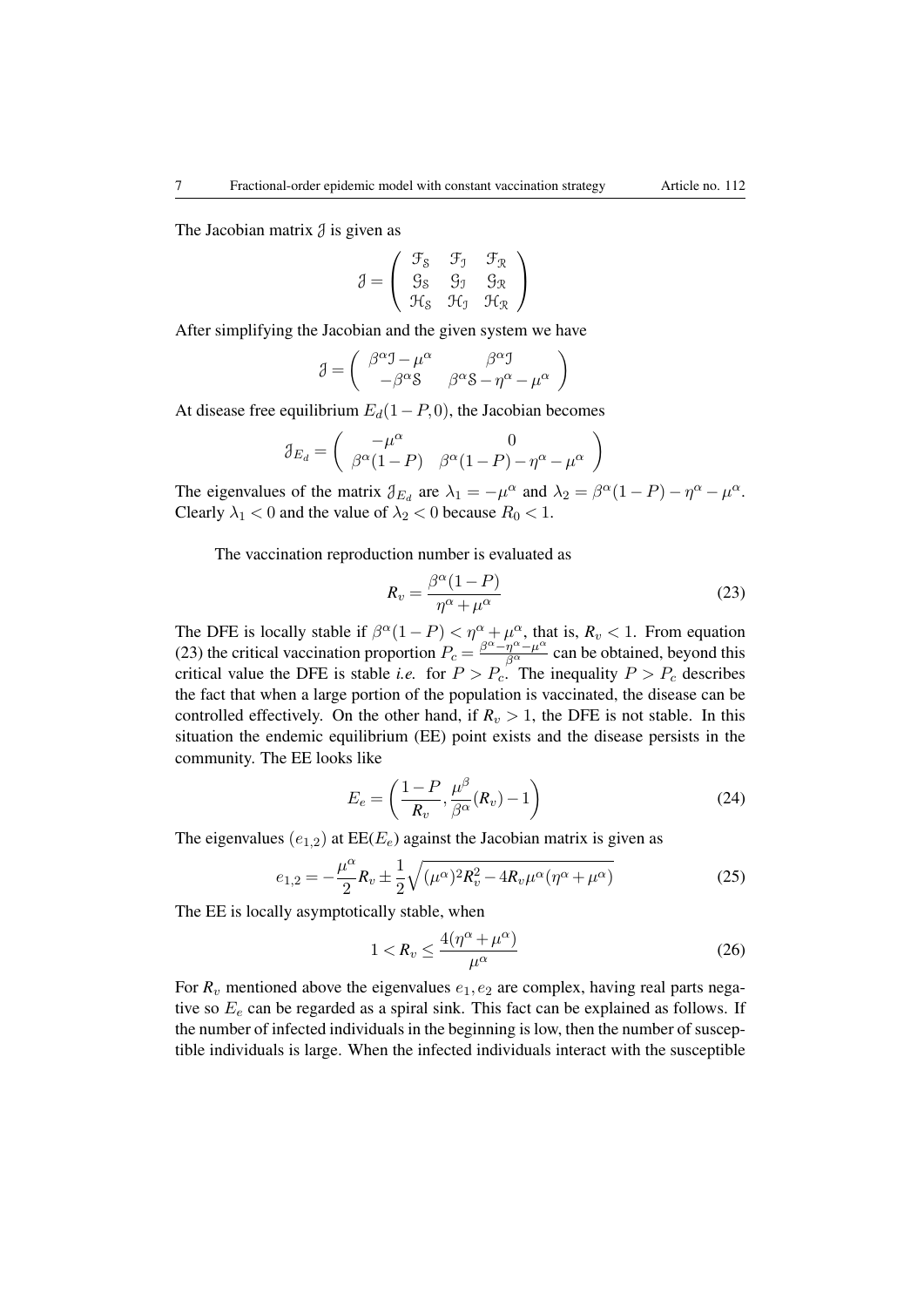individuals, the number of infected persons grows and this happens until the rate of infected persons becomes greater then the rate of susceptible persons. Consequently, there are a few susceptible individuals in the community to become infected. At this stage, the spread of disease comes to an end.

### 2.2.2. Global Stability

We now establish some results related to the global stability.

**Theorem 4.** *For given*  $t > 0$  *and*  $0 < \alpha \leq 1$ *, the model* (1)-(3) *is said to be globally asymptotically stable at disease free equilibrium*  $E_d = (8^1, 1^1) = (1 - P, 0)$ *, which is contained in the region*  $\Gamma$  *if*  $R_v < 1$ *, otherwise unstable.* 

*Proof.* Let us consider the Volterra-type Lyapunov function  $u : \Gamma \to R$  defined as

 $\sim$   $\sim$ 

$$
u = \left(8 - 8^1 - 8^1 \log \frac{8}{8^1}\right) + 1, \quad S, I \in \Gamma
$$
  
\n
$$
{}_{0}^{c}D_{t}^{\alpha}u(t) = \left(1 - \frac{S}{S^1}\right){}_{0}^{c}D_{t}^{\alpha}S(t) + {}_{0}^{c}D_{t}^{\alpha}I(t)
$$
  
\n
$$
= \left(1 - \frac{S}{S^1}\right)[(1 - P)\mu^{\alpha} - \beta^{\alpha}S\mathbf{J} - \mu^{\alpha}S] + \beta^{\alpha}S\mathbf{J} - (\eta^{\alpha} + \mu^{\alpha})\mathbf{J}
$$
  
\n
$$
= -\frac{(1 - P)\mu^{\alpha}(S - S^1)^2}{SS^1} - \beta^{\alpha}(J - J^1)(S - S^1)
$$
  
\n
$$
- J(\eta^{\alpha} + \mu^{\alpha})\left(1 - \frac{\beta^{\alpha}S}{\eta^{\alpha} + \mu^{\alpha}}\right)
$$

 $\Rightarrow \frac{\mathcal{C}}{0}D_t^{\alpha}u(t) \leq 0$  for  $R_c < 1$  and  $\frac{\mathcal{C}}{0}D_t^{\alpha}u(t) = 0$  only if  $\mathcal{S} = \mathcal{S}^1$ ,  $\mathcal{I} = 0$  thus,  $E_d$  is globally asymptotically stable.

**Theorem 5.** *For given*  $t > 0$  *and*  $0 < \alpha \leq 1$ *, the model* (1)-(3) *is said to be globally asymptotically stable at endemic equilibrium*  $E_e = (8^*, 5^*)$ *, which is contained in the region*  $\Gamma$  *if*  $R_v < 1$ *.* 

*Proof.* Consider the Lyaponuv function  $V : \Gamma \to R$  defined as

$$
v = A_1 \left( 8 - S^* - S^* \log \frac{S}{S^*} \right) + A_1 \left( 7 - T^* - T^* \log \frac{J}{J^*} \right),
$$

where  $A_i$ ,  $i = 1, 2$  are positive constants to be chosen later.

$$
\begin{split} \,{}^{\mathcal{C}}_{0}D_{t}^{\alpha}v(t) &= A_{1}\left(1-\frac{8^{*}}{8}\right){}^{\mathcal{C}}_{0}D_{t}^{\alpha}\mathcal{S}(t) + A_{2}\left(1-\frac{\mathcal{I}^{*}}{\mathcal{I}}\right){}^{\mathcal{C}}_{0}D_{t}^{\alpha}\mathcal{I}(t) \\ &= A_{1}(8-8^{*})\left(\frac{(1-P)\mu^{\alpha}}{8} - \beta^{\alpha}\mathcal{I} - \mu^{\alpha}\right) + A_{2}(\mathcal{I} - \mathcal{I}^{*})\left(\beta^{\alpha}\mathcal{S} - (\eta^{\alpha} - \mu^{\alpha})\right). \end{split}
$$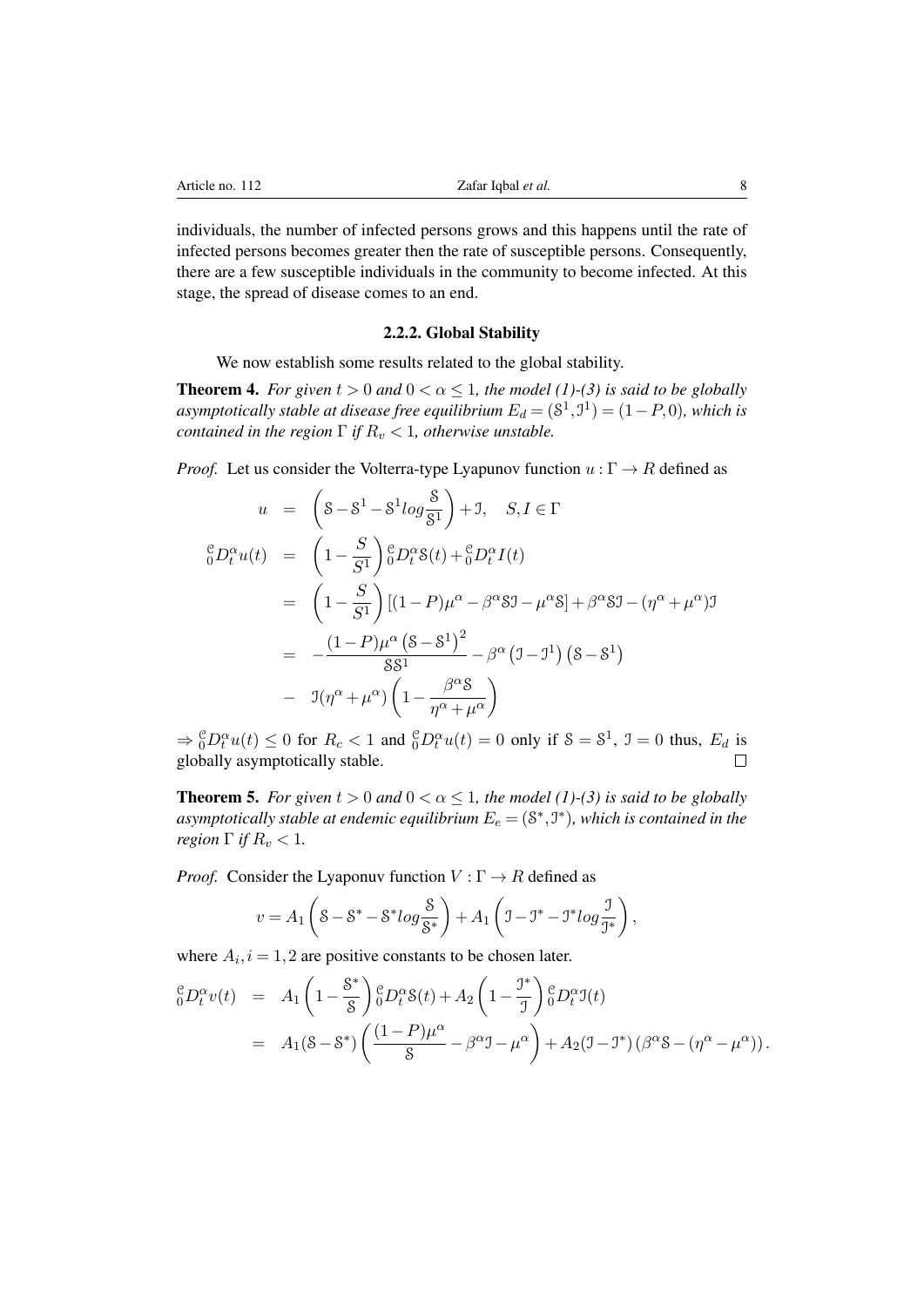After some calculations, we get

$$
\begin{array}{rcl}\n\binom{6}{0}D_t^{\alpha}v(t) & = & -\frac{A_1(1-P)\mu^{\alpha}(8-8^*)^2}{88^*} - A_1\beta^{\alpha}(8-8^*)(\mathbf{J}-\mathbf{J}^*) \\
& & + & A_2\beta^{\alpha}(8-8^*)(\mathbf{J}-\mathbf{J}^*) \\
& = & -\frac{A_1(1-P)\mu^{\alpha}(8-8^*)^2}{88^*} + (8-8^*)(\mathbf{J}-\mathbf{J}^*)(A_1-A_2).\n\end{array}
$$

For  $A_1 = A_2 = 1$ , we have

$$
{}^{c}_{0}D_{t}^{\alpha}v(t) = -\frac{A_{1}(1-P)\mu^{\alpha}(S-S^{*})^{2}}{SS^{*}} \leq 0
$$

 $\Rightarrow$   ${}^{\mathcal{C}}_0 D_t^{\alpha} v(t) \le 0$  for  $R_v > 1$  and  $\Rightarrow$   ${}^{\mathcal{C}}_0 D_t^{\alpha} v(t) = 0$  if  $S = S^*$  then  $E_e$  is globally asymptotically stable.

#### 3. NONSTANDARD GRÜNWALD-LETNIKOV SCHEME

In this Section we derive a nonstandard Grünwald-Letnikov (NSGL) scheme to solve the system (1)-(3). Nonstandard finite difference techniques are the class of numerical schemes that retain the physical behavior of continuous systems, therefore are applied to compute the solution of various models [17–19]. We sssume that the time interval  $(0,t)$  is divided into *n* uniform sub-intervals with the grid points  $t_0 < t_1 < \cdots < t_{n+1} = t = (n+1)h$  where  $h = t_{k+1} - t_k, k = 1 \cdots n$ . The Grünwald-Letnikov approximation for the Caputo fractional derivative is given by

$$
D_*^{\alpha}u(t_{n+1}) = \frac{1}{h^{\alpha}} \left( u(t_{n+1}) - \sum_{v=1}^{n+1} c_v^{\alpha} u(t_{n+1-v}) - r_{n+1}^{\alpha} u_0 \right),
$$
 (27)

where  $u_0 = u(t_0)$ ,  $c_v^{\alpha} = (1 - \frac{\alpha + 1}{v})c_{v-1}^{\alpha}$ ;  $c_1^{\alpha}$  and  $r_{n+1}^{\alpha} = h^{\alpha}r_0^{\alpha}(t_{n+1}) = \frac{(n+1)^{-\alpha}}{\Gamma(1-\alpha)}$  [15].<br>Now the following result is helpful in proving other results in this article

**Lemma 6.** [16] Let  $0 < \alpha < 1$ , then all the factors defined by  $c_v^{\alpha} = (-1)^{v-1} {v \choose v}$  are *positive and also satisfy the relation*  $c_v^{\alpha} = O\left(\frac{1}{v^{v+\alpha}}\right)$  *as*  $v \to \infty$ *. Moreover, we have the following expressions*

$$
0 \le c_{v+1}^{\alpha} < c_v^{\alpha} < \cdots < c_1^{\alpha} = \alpha < 1
$$
  
and  

$$
0 < a_{n+1}^{\alpha} < a_n^{\alpha} < \cdots < a_1^{\alpha} = \frac{1}{\Gamma(1-\alpha)} < 1
$$

It is obvious from the above Lemma that for  $0 < \alpha < 1$ , all coefficients  $c_v^{\alpha}$  will always be positive and satisfy  $0 < c_n^{\alpha} < c_{n-1}^{\alpha} < \cdots < c_1^{\alpha} = \alpha$  for  $n \ge 1$ . Furthermore, for  $0 < \alpha < 1$  we have  $\alpha + \frac{1}{\Gamma(1-\alpha)} > 1$ . Also,  $\sum_{v=1}^{\infty} c_v^{\alpha} = 1$ . If the Grünwald-Letnikov approximation is applied to the left hand sides of the system (1)-(3) and right hand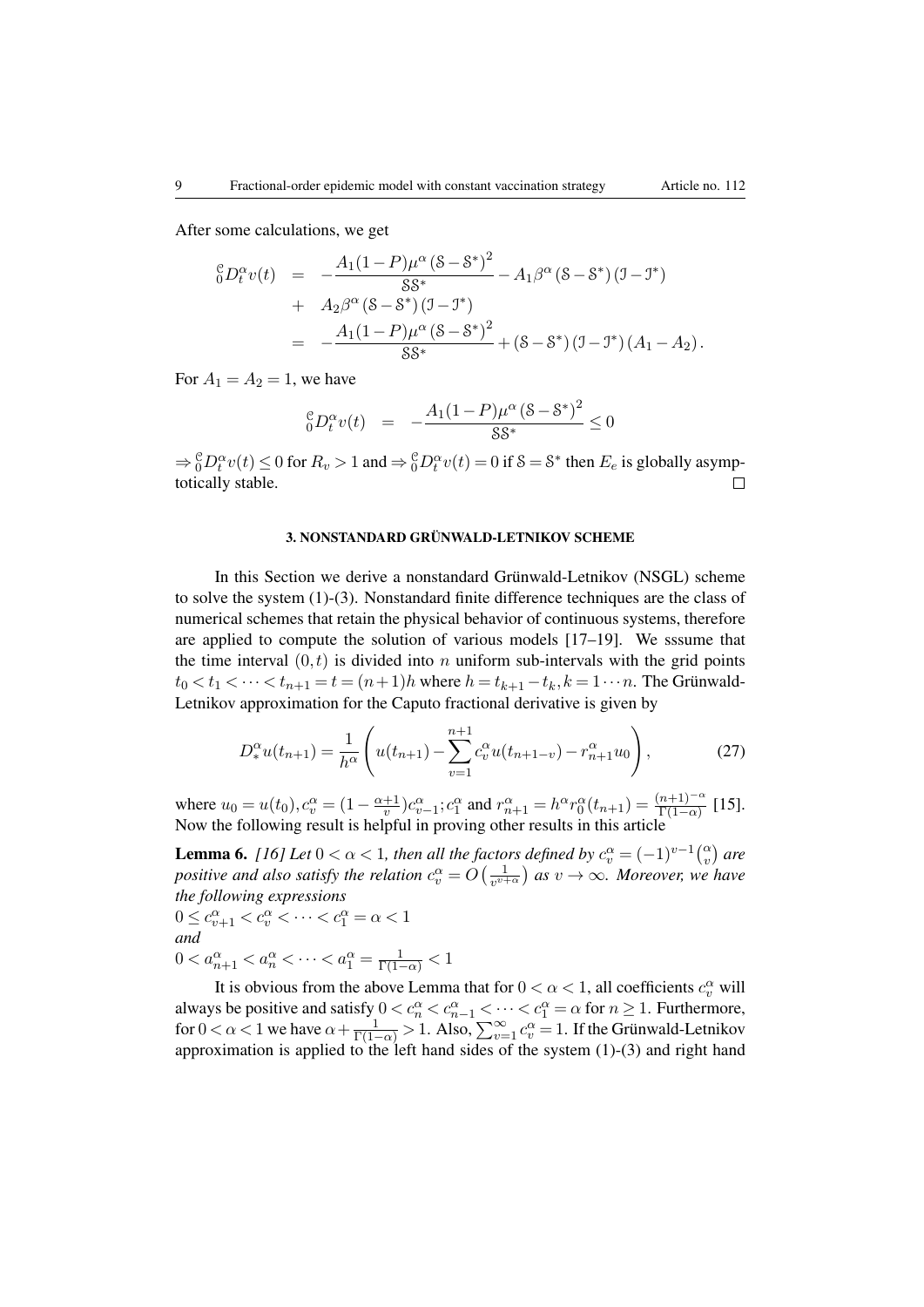sides of the system to approximate it non-locally, then we have

$$
\frac{1}{\Psi(h)^{\alpha}} \left( \mathbf{S}_{n+1} - \sum_{v=1}^{n+1} c_v^{\alpha} \mathbf{S}_{n+1-v} - a_{n+1}^{\alpha} \mathbf{S}_0 \right) = (1-P)\mu^{\alpha} - \beta^{\alpha} \mathbf{S}_{n+1} \mathbf{J}_n - \mu^{\alpha} \mathbf{S}_{n+1}
$$
\n
$$
\frac{1}{\Psi(h)^{\alpha}} \left( \mathbf{J}_{n+1} - \sum_{v=1}^{n+1} c_v^{\alpha} \mathbf{I}_{n+1-v} - a_{n+1}^{\alpha} \mathbf{J}_0 \right) = \beta^{\alpha} \mathbf{S}_n \mathbf{J}_n - (\mu^{\alpha} + \eta^{\alpha}) \mathbf{J}_{n+1}
$$
\n
$$
\frac{1}{\Psi(h)^{\alpha}} \left( \mathbf{R}_{n+1} - \sum_{v=1}^{n+1} c_v^{\alpha} \mathbf{R}_{n+1-v} - a_{n+1}^{\alpha} \mathbf{R}_0 \right) = P\mu^{\alpha} + \eta^{\alpha} \mathbf{I}_n - \mu^{\alpha} \mathbf{R}_{n+1}
$$

and after simplification, we have

$$
S_{n+1} = \frac{\sum_{v=1}^{n+1} c_v^{\alpha} S_{n+1-v} + a_{n+1}^{\alpha} S_0 + \Psi(h)^{\alpha} (1 - P) \mu^{\alpha}}{1 + \Psi(h)^{\alpha} \mu^{\alpha} + \Psi(h)^{\alpha} \beta^{\alpha} \mathcal{I}_n}
$$
(28)

$$
\mathcal{I}_{n+1} = \frac{\sum_{v=1}^{n+1} c_v^{\alpha} \mathcal{I}_{n+1-v} + a_{n+1}^{\alpha} \mathcal{I}_0 + \Psi(h)^{\alpha} \beta^{\alpha} \mathcal{S}_n \mathcal{I}_n}{1 + \Psi(h)^{\alpha} (\mu^{\alpha} + \eta^{\alpha})}
$$
(29)

$$
\mathcal{R}_{n+1} = \frac{\sum_{v=1}^{n+1} c_v^{\alpha} \mathcal{R}_{n+1-v} + a_{n+1}^{\alpha} \mathcal{R}_0 + \Psi(h)^{\alpha} P \mu^{\alpha} + \Psi(h)^{\alpha} \eta^{\alpha} \mathcal{I}_n}{1 + \Psi(h)^{\alpha} \mu^{\alpha}} \tag{30}
$$

#### 3.1. POSITIVITY OF THE SOLUTION

It is evident that population of any species can never be negative so it is self explanatory that population is always non negative. In this article we will construct a scheme ensuring the positivity of the solution. The following Theorem ensures that the proposed technique is positivity preserving.

Theorem 7. *Assume that all the variables and control parameters involved in the model are non-negative, i.e.*  $S_0$ ,  $J_0$ *, and*  $\mathcal{R}_0$  *are greater than or equal to zero and*  $\mu^{\alpha}$ *,*  $\beta^{\alpha}$ ,  $\eta^{\alpha}$ , P and  $\Psi(h)^{\alpha}$  are all strictly positive, then  $\mathcal{S}_n$ ,  $\mathcal{I}_n$ , and  $\mathcal{R}_n$  are non-negative.

*Proof.* Considering equations (28)-(30), for  $n = 0$ , we have

$$
\mathcal{S}_1 = \frac{c_1^{\alpha} \mathcal{S}_0 + a_1^{\alpha} \mathcal{S}_0 + \Psi(h)^{\alpha} (1 - P) \mu^{\alpha}}{1 + \Psi(h)^{\alpha} \mu^{\alpha} + \Psi(h)^{\alpha} \beta^{\alpha} \mathcal{I}_0}
$$

Noticing the restriction on the variables and the parameters, it is obvious that  $S_1 > 0$ . In the same fashion, it is clear that  $\mathcal{I}_1 > 0$  and  $\mathcal{R}_1 > 0$ . Next, we suppose that  $\mathcal{S}_n > 0$ ,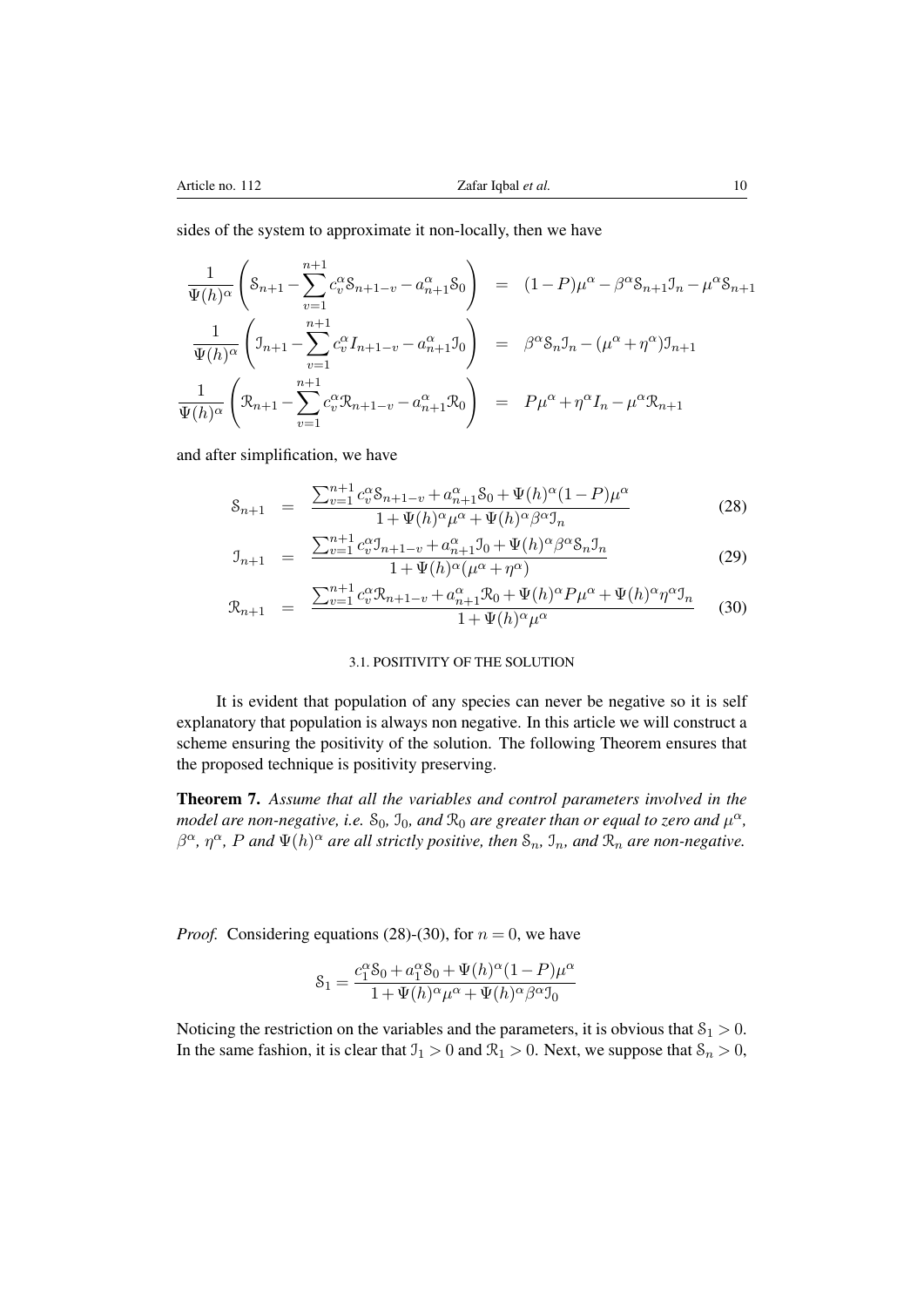$\mathcal{I}_n > 0$  and  $\mathcal{R}_n > 0 \ \forall n = 1, 2, \dots, n-1$ . Thus, for a positive *n*, we have

$$
\begin{array}{rcl} \mathbb{S}_{n+1} & = & \frac{\sum_{v=1}^{n+1} c_v^{\alpha} \mathbb{S}_{n+1-v} + a_{n+1}^{\alpha} \mathbb{S}_0 + \Psi(h)^{\alpha} (1-P) \mu^{\alpha}}{1 + \Psi(h)^{\alpha} \mu^{\alpha} + \Psi(h)^{\alpha} \beta^{\alpha} \mathbb{J}_n} \\ \mathbb{J}_{n+1} & = & \frac{\sum_{v=1}^{n+1} c_v^{\alpha} \mathbb{J}_{n+1-v} + a_{n+1}^{\alpha} \mathbb{J}_0 + \Psi(h)^{\alpha} \beta^{\alpha} \mathbb{S}_n \mathbb{J}_n}{1 + \Psi(h)^{\alpha} (\mu^{\alpha} + \eta^{\alpha})} \\ \mathbb{R}_{n+1} & = & \frac{\sum_{v=1}^{n+1} c_v^{\alpha} \mathbb{R}_{n+1-v} + a_{n+1}^{\alpha} \mathbb{R}_0 + \Psi(h)^{\alpha} P \mu^{\alpha} + \Psi(h)^{\alpha} \eta^{\alpha} \mathbb{J}_n}{1 + \Psi(h)^{\alpha} \mu^{\alpha}} \end{array}
$$

So, by using the principle of the mathematical induction and straightforward calculation, we conclude that  $S_{n+1} > 0$ ,  $\mathcal{I}_{n+1} > 0$  and  $\mathcal{R}_{n+1} > 0$ . Hence the proof is complete.  $\Box$ 

#### 3.2. BOUNDEDNESS

In this Section, we will prove another important property of the population dynamics model. The following Theorem is helpful in this regard.

## Theorem 8. *Suppose that*

 $S_0 + J_0 + \mathcal{R}_0 = 1$ ,  $\beta^{\alpha} > 0, \eta^{\alpha} > 0, \mu^{\alpha} > 0$  and  $\Psi(h)_{\alpha} > 0$  for  $\alpha \in (0,1)$ *. Then there is a constant*  $N(N_0+1,\alpha) =$  $\left(\alpha+\frac{N_0+1}{\Gamma(1-\alpha)}+(\Psi(h)^\alpha)\mu^\alpha\right)$  $\frac{1-\alpha}{1+\Psi(h)^{\alpha}\mu^{\alpha}}$  *such that*  $S_{n+1}, I_{n+1}, R_{n+1}$  $N(N_0+1,\alpha)$  for  $n=0,1,2,......,N_0$ .

*Proof.*

$$
\begin{array}{rcl}\n\mathbf{S}_{n+1} & = & \frac{\Psi(h)^{\alpha}(1-P)\mu^{\alpha} + \sum_{v=1}^{n+1} c_v^{\alpha} \mathbf{S}_{n+1-v} + a_{n+1}^{\alpha} \mathbf{S}_0}{(1+\Psi(h)^{\alpha}(\beta^{\alpha}\mathbf{J}_n + \mu^{\alpha}))} \\
\mathbf{J}_{n+1} & = & \frac{\sum_{v=1}^{n+1} c_v^{\alpha} \mathbf{J}_{n+1-v} + a_{n+1}^{\alpha} \mathbf{J}_0 + \Psi(h)^{\alpha} \beta^{\alpha} \mathbf{S}_{n+1} \mathbf{J}_n}{(1+\Psi(h)^{\alpha}(\eta^{\alpha} + \mu^{\alpha}))} \\
\mathbf{R}_{n+1} & = & \frac{\sum_{v=1}^{n+1} c_v^{\alpha} \mathbf{R}_{n+1-v} + a_{n+1}^{\alpha} \mathbf{R}_0 + \Psi(h)^{\alpha} \eta^{\alpha} \mathbf{J}_{n+1} + P \mu^{\alpha}}{(1+\Psi(h)^{\alpha} \mu^{\alpha})}\n\end{array}
$$

then, after adding all the above equations, we have

$$
S_{n+1} + \mathcal{I}_{n+1} + \mathcal{R}_{n+1} = \frac{\left(\sum_{v=1}^{n+1} c_v^{\alpha} (\mathcal{S}_{n+1-v} + \mathcal{I}_{n+1-v} + \mathcal{R}_{n+1-v}) + a_{n+1}^{\alpha} + \Psi(h)^{\alpha} \mu^{\alpha}\right)}{(1 + \Psi(h)^{\alpha} \mu^{\alpha})} (31)
$$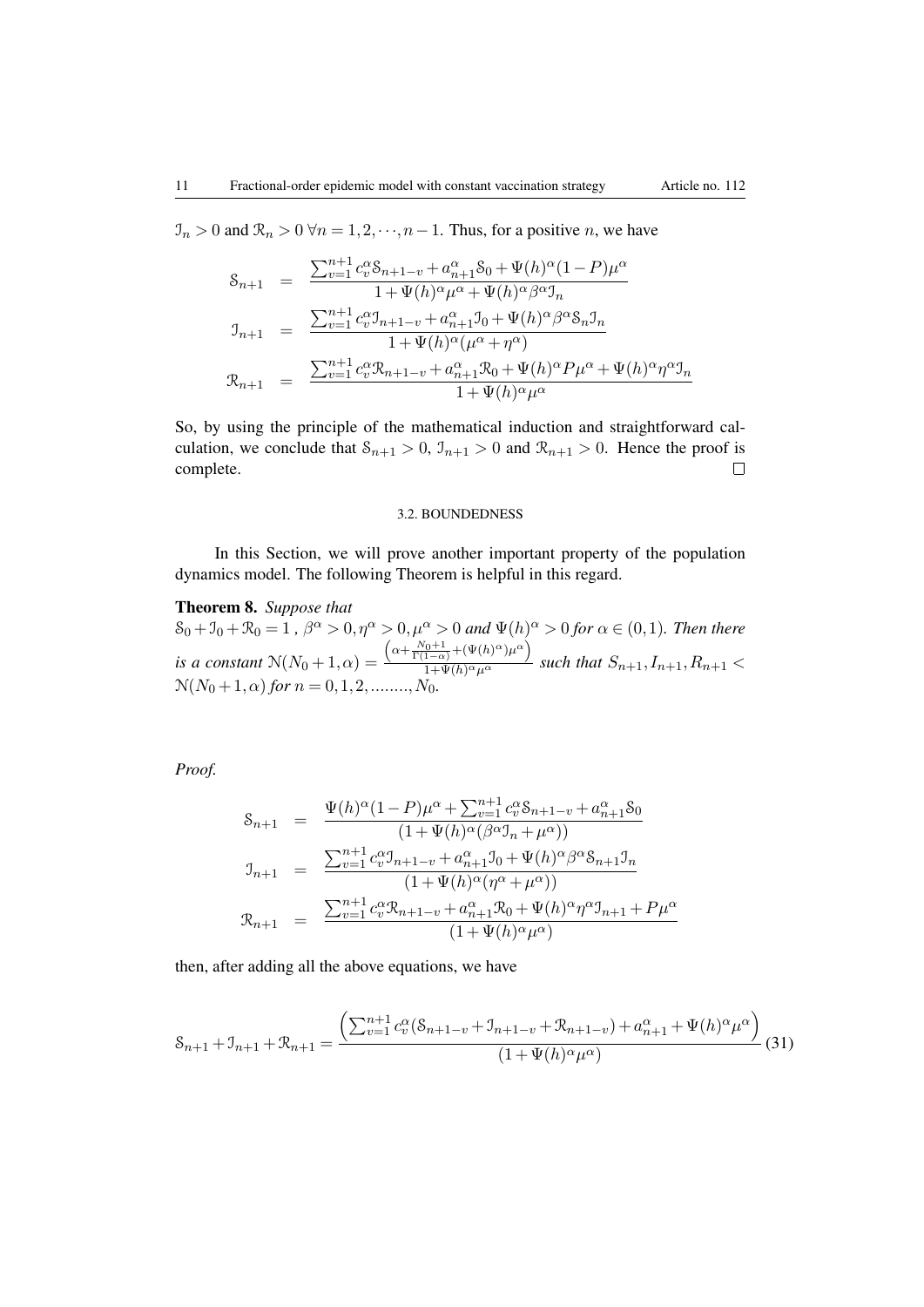Using Lemma 6 and equation (31) for  $n = 0$ , we have the following expression

$$
S_1 + J_1 + \mathcal{R}_1 = \frac{\sum_{v=1}^1 c_v^{\alpha} (S_{1-v} + J_{1-v} + \mathcal{R}_{1-v}) + a_1^{\alpha} + \Psi(h)^{\alpha} \mu^{\alpha}}{1 + \Psi(h)^{\alpha} \mu^{\alpha}}
$$
  
\n
$$
= \frac{c_1^{\alpha} (S_0 + J_0 + \mathcal{R}_0) + a_1^{\alpha} + \Psi(h)^{\alpha} \mu^{\alpha}}{1 + \Psi(h)^{\alpha} \mu^{\alpha}}
$$
  
\n
$$
= \frac{c_1^{\alpha} + a_1^{\alpha} + \Psi(h)^{\alpha} \mu^{\alpha}}{1 + \Psi(h)^{\alpha} \mu^{\alpha}}
$$
  
\n
$$
< \frac{\alpha + a_1^{\alpha} + \Psi(h)^{\alpha} \mu^{\alpha}}{1 + \Psi(h)^{\alpha} \mu^{\alpha}}
$$
  
\n
$$
= \frac{\alpha + \frac{1}{\Gamma(1-\alpha)} + \Psi(h)^{\alpha} \mu^{\alpha}}{1 + \Psi(h)^{\alpha} \mu^{\alpha}}
$$
  
\n
$$
S_1 + J_1 + \mathcal{R}_1 < \mathcal{N}(1, \alpha),
$$

for  $0 < \alpha < 1$ . Similarly, for  $n = 1$ , we obtain

$$
S_2 + J_2 + \mathcal{R}_2 = \frac{\sum_{v=1}^2 c_v^{\alpha} (S_{2-v} + J_{2-v} + \mathcal{R}_{2-v}) + a_2^{\alpha} + \Psi(h)^{\alpha} \mu^{\alpha}}{1 + \Psi(h)^{\alpha} \mu^{\alpha}}
$$
  
\n
$$
= \frac{c_1^{\alpha} (S_1 + J_1 + \mathcal{R}_1) + c_2^{\alpha} (S_0 + J_0 + \mathcal{R}_0) + a_2^{\alpha} + \Psi(h)^{\alpha} \mu^{\alpha}}{1 + \Psi(h)^{\alpha} \mu^{\alpha}}
$$
  
\n
$$
< \frac{c_1^{\alpha} \mathcal{N}(1, \alpha) + c_2^{\alpha} + a_1^{\alpha} + \Psi(h)^{\alpha} \mu^{\alpha}}{1 + \Psi(h)^{\alpha} \mu^{\alpha}}
$$
  
\n
$$
< \frac{(c_1^{\alpha} + c_2^{\alpha}) \mathcal{N}(1, \alpha) + \frac{1}{\Gamma(1-\alpha)} + \Psi(h)^{\alpha} \mu^{\alpha}}{1 + \Psi(h)^{\alpha} \mu^{\alpha}}
$$
  
\n
$$
= \frac{\mathcal{N}(1, \alpha) \sum_{v=1}^{\infty} c_v^{\alpha} + \frac{1}{\Gamma(1-\alpha)} + \Psi(h)^{\alpha} \mu^{\alpha}}{1 + \Psi(h)^{\alpha} \mu^{\alpha}}
$$

So,

$$
\mathcal{S}_2 + \mathcal{I}_2 + \mathcal{R}_2 < \frac{N(1, \alpha) + \frac{1}{\Gamma(1-\alpha)} + \Psi(h)^{\alpha} \mu^{\alpha}}{1 + \Psi(h)^{\alpha} \mu^{\alpha}} = \mathcal{N}(2, \alpha)
$$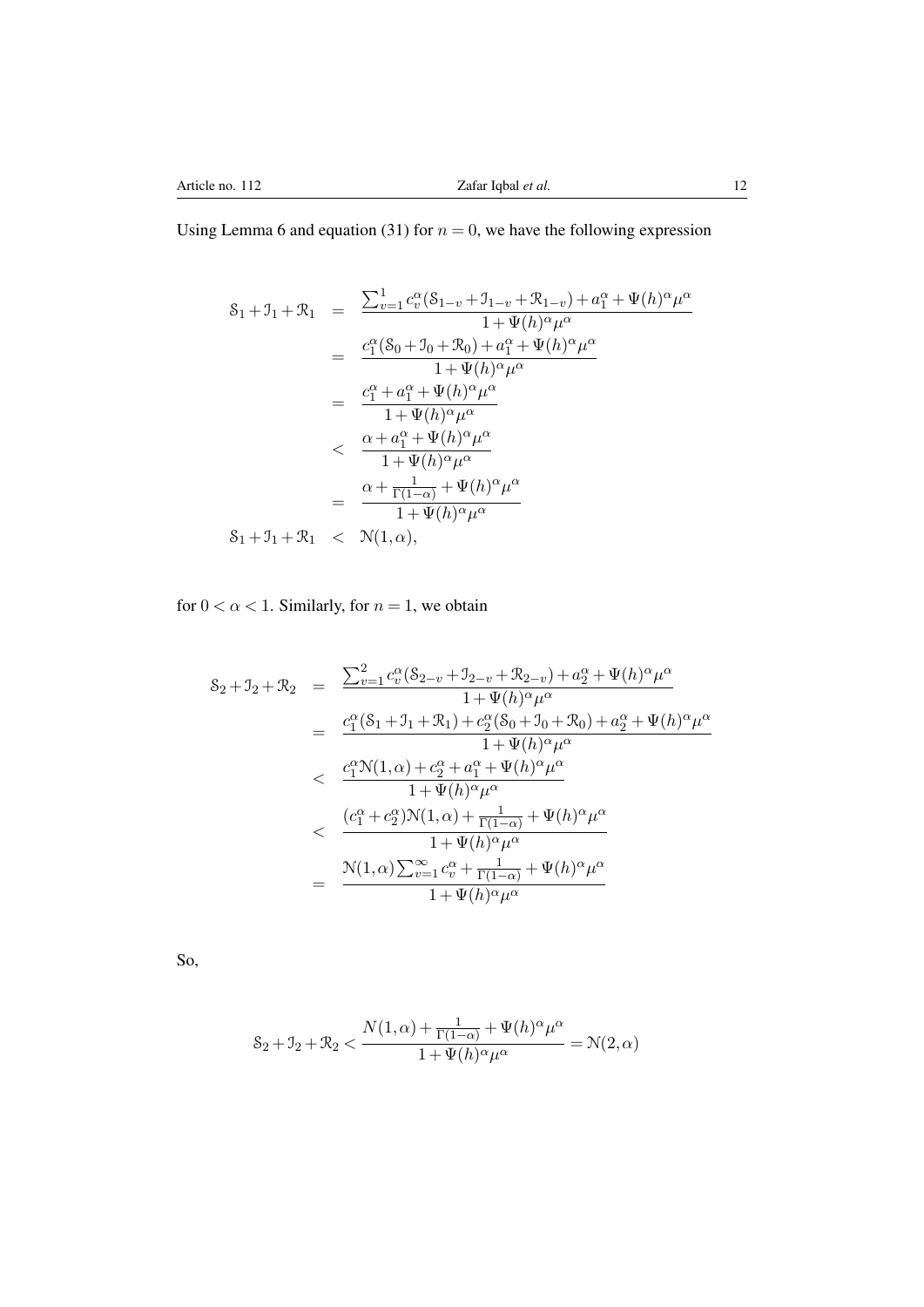$\Rightarrow$   $S_2 + J_2 + R_2 < N(2, \alpha)$ , which is for  $0 < \alpha < 1$ . Similar result is obtained for  $n = 2$ 

$$
S_3 + J_3 + \mathcal{R}_3 = \frac{\sum_{v=1}^3 c_v^{\alpha} (S_{n+1-v} + J_{n+1-v} + \mathcal{R}_{n+1-v}) + a_3^{\alpha} + \Psi(h)^{\alpha} \mu^{\alpha}}{1 + \Psi(h)^{\alpha} \mu^{\alpha}} < \frac{c_1^{\alpha} \mathcal{N}(2, \alpha) + c_2^{\alpha} (\mathcal{N}_1, \alpha) + c_3^{\alpha} + a_3^{\alpha} + \Psi(h)^{\alpha} \mu^{\alpha}}{1 + \Psi(h)^{\alpha} \mu^{\alpha}} < \frac{c_1^{\alpha} \mathcal{N}(2, \alpha) + c_2^{\alpha} (\mathcal{N}_2, \alpha) + c_3(\mathcal{N}_2, \alpha) + a_3^{\alpha} + \Psi(h)^{\alpha} \mu^{\alpha}}{1 + \Psi(h)^{\alpha} \mu^{\alpha}} < \frac{\sum_{v=1}^{\infty} c_v^{\alpha} \mathcal{N}(2, \alpha) + a_1^{\alpha} + \Psi(h)^{\alpha} \mu^{\alpha}}{1 + \Psi(h)^{\alpha} \mu^{\alpha}}
$$

So,

$$
\mathcal{S}_3 + \mathcal{I}_3 + \mathcal{R}_3 < \frac{\mathcal{N}(2,\alpha) + \frac{1}{\Gamma(1-\alpha)} + \Psi(h)^{\alpha} \mu^{\alpha}}{1 + \Psi(h)^{\alpha} \mu^{\alpha}} = \mathcal{N}(3,\alpha) \tag{32}
$$

 $\Rightarrow$   $S_3 + J_3 + R_3 < N(3, \alpha)$ , for  $0 < \alpha < 1$ .

Now, we suppose that for  $n = 3, 4, \dots, N_0 - 1$ , the following expression is satisfied,

$$
S_{n+1} + \mathcal{I}_{n+1} + \mathcal{R}_{n+1} < \frac{\mathcal{N}(N_0 - 1, \alpha) + \frac{1}{\Gamma(1 - \alpha)} + \Psi(h)^{\alpha} \mu^{\alpha}}{1 + \Psi(h)^{\alpha} \mu^{\alpha}} \tag{33}
$$

Finally, for  $0 < \alpha < 1$  and for  $n = N_0$  we obtain that

$$
\mathcal{S}_{N_0+1} + \mathcal{I}_{N_0+1} + \mathcal{R}_{N_0+1} < \frac{\mathcal{N}(N_0,\alpha) + \frac{1}{\Gamma(1-\alpha)} + \Psi(h)^{\alpha}\mu^{\alpha}}{1 + \Psi(h)^{\alpha}\mu^{\alpha}}
$$

This implies that  $S_{N_0+1} + J_{N_0+1} + R_{N_0+1} < N(N_0+1,\alpha)$ , where  $0 < \alpha < 1$ . Hence, by the principle of mathematical induction it is verified that for all  $n \in \{0, \ldots, N_0\}, \mathcal{S}_{n+1} + \mathcal{I}_{n+1} + \mathcal{R}_{n+1} < \mathcal{N}(N_0 + 1, \alpha).$  $\Box$ 

#### 4. NUMERICAL SIMULATIONS

This Section is devoted for the presentation of numerical simulations with the help of proposed NSGL numerical scheme by choosing various values of parameters and fractional order  $\alpha$ . First we demonstrate the graphical behavior of the model under study at DFE with the help of proposed numerical scheme.

In Figs. 1-3, we consider the values of the parameters as  $\mu = 0.4$ ,  $\eta = 0.3$ ,  $\beta = 0.8$ , and  $P = 0.55$  so that the reproductive number is less than one. Now, all the graphs in Fig. 1 demonstrate the different trajectories followed by  $S(t)$ , against each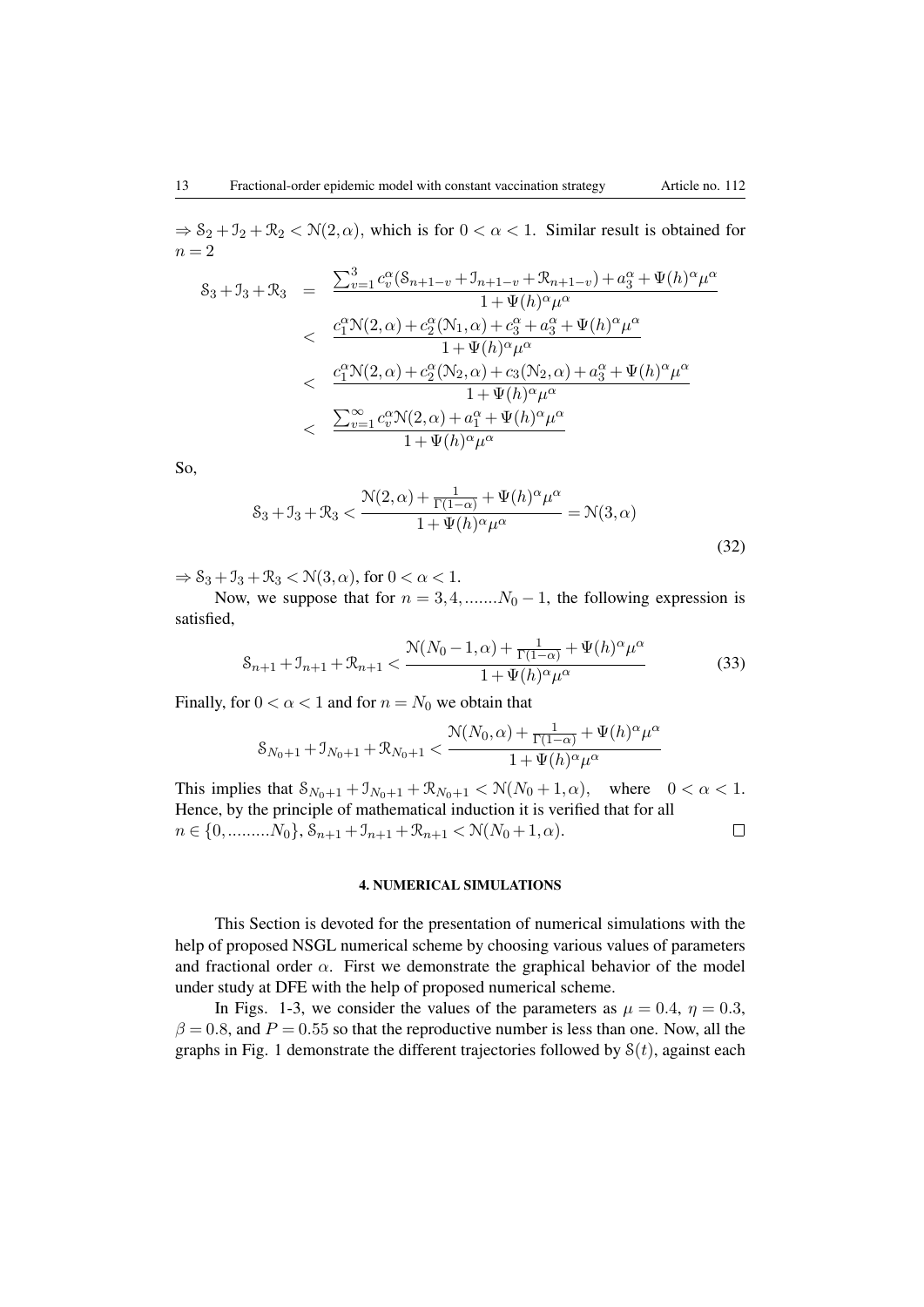

Fig. 1 – Solution behavior of susceptible population  $S(t)$  for various values of  $\alpha$  with time step size  $h = 10$  at disease free equilibrium.

t



Fig. 2 – Solution behavior of infected population  $\mathfrak{I}(t)$  for various values of  $\alpha$  with time step size  $h = 10$ at disease free equilibrium.

 $\alpha$ , for the convergence towards the equilibrium point. It is observed that for some greater value of  $\alpha$ , the graph of  $S(t)$  is more steeper, as compared to the smaller val-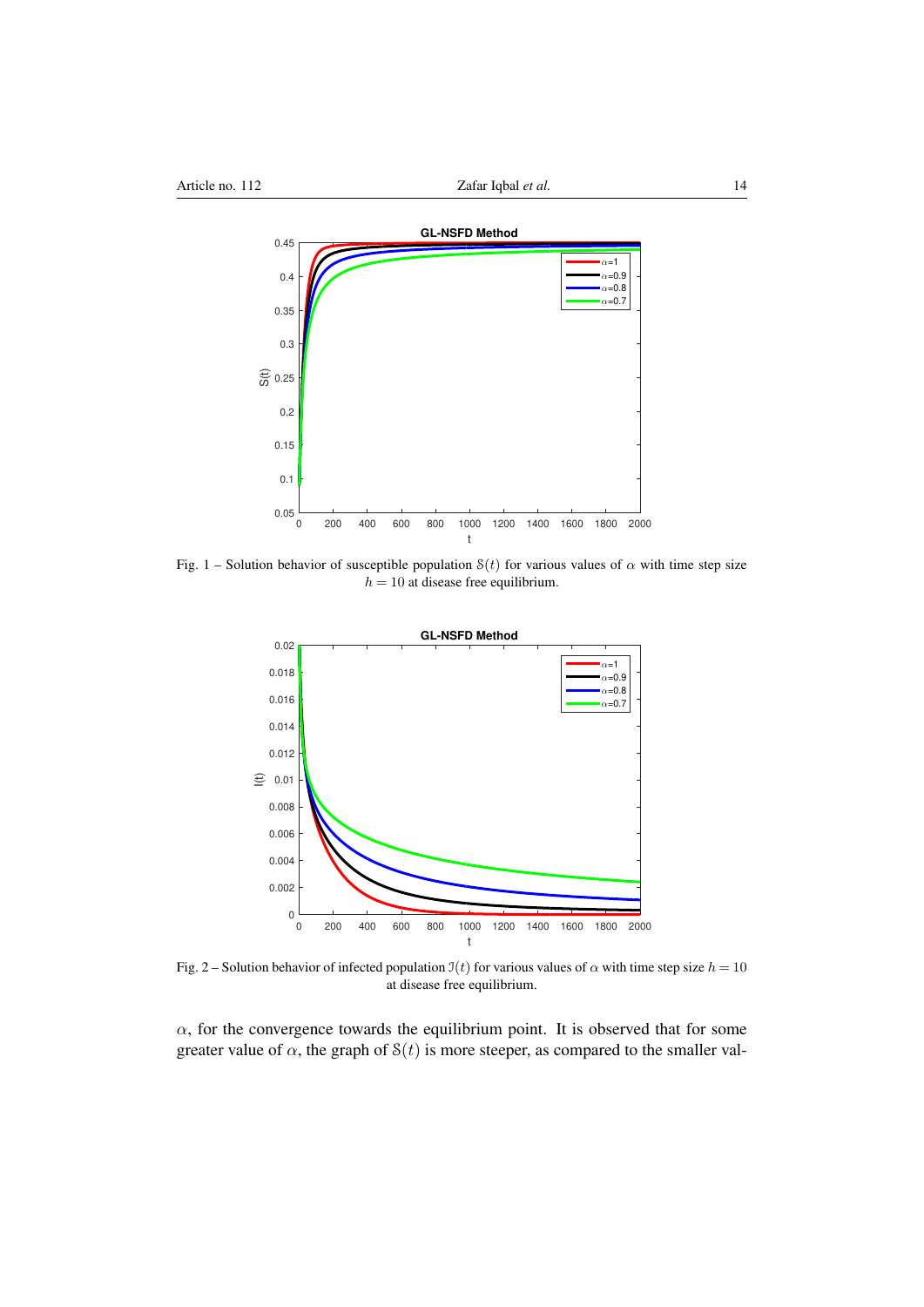

Fig. 3 – Solution behavior of recovered population  $\mathcal{R}(t)$  for various values of  $\alpha$  with time step size  $h = 10$  at disease free equilibrium.



Fig. 4 – Solution behavior of susceptible population  $S(t)$  for various values of  $\alpha$  with time step size  $h = 10$  at endemic equilibrium.

ues of  $\alpha$ . The graphs show that for the susceptible population it takes more time to reach the equilibrium point, when  $\alpha$  is chosen smaller, for instance  $\alpha = 0.7$ . Equiva-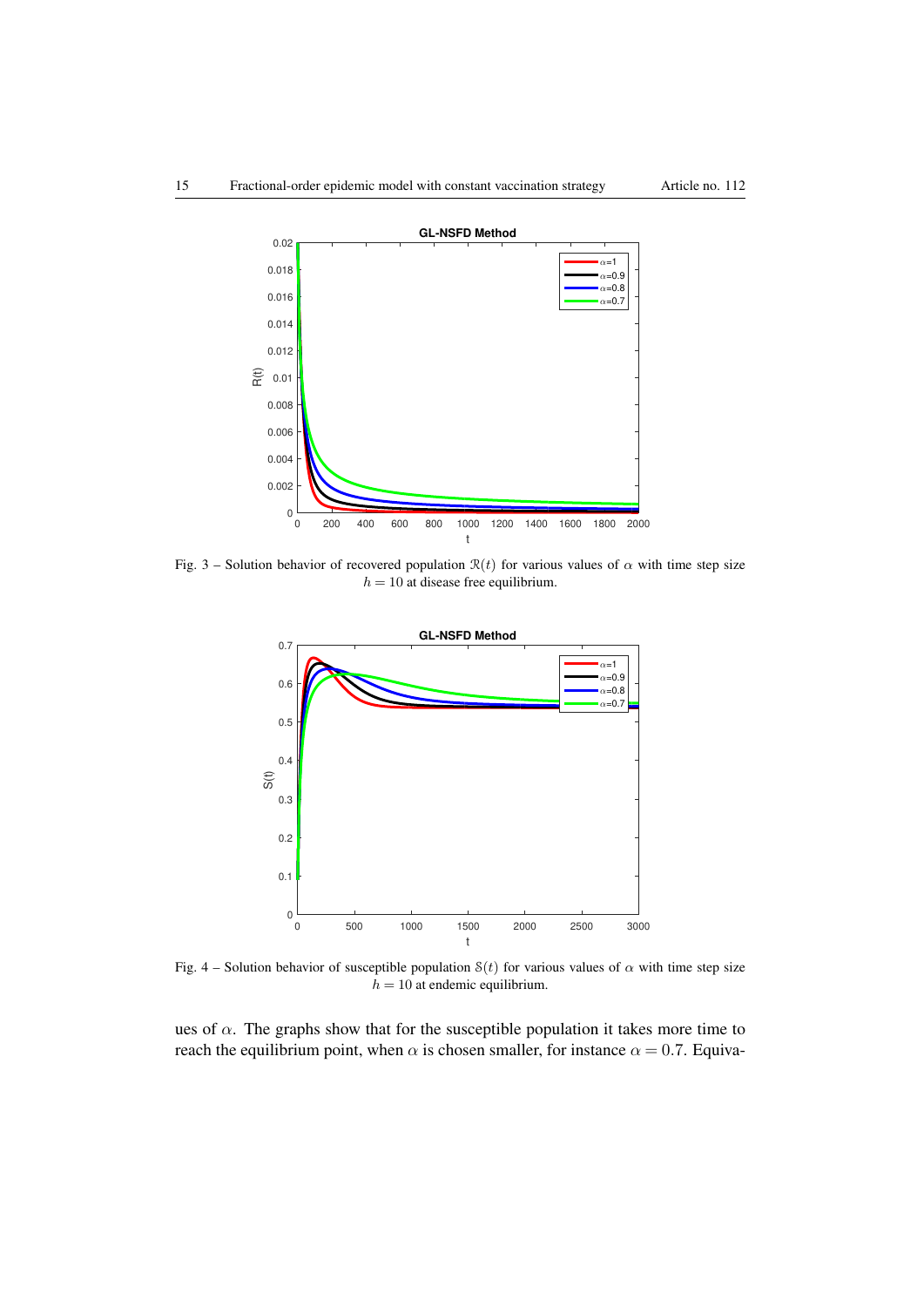

Fig. 5 – Solution behavior of infected population  $\mathfrak{I}(t)$  for various values of  $\alpha$  with time step size  $h = 10$ at endemic equilibrium.



Fig. 6 – Solution behavior of recovered population  $\mathcal{R}(t)$  for various values of  $\alpha$  with time step size  $h = 10$  at endemic equilibrium.

lently, graph grows slowly for smaller values of the fractional order parameter  $\alpha$ . All the four graphs in Fig. 2 reflect the behavior of infected population with the passage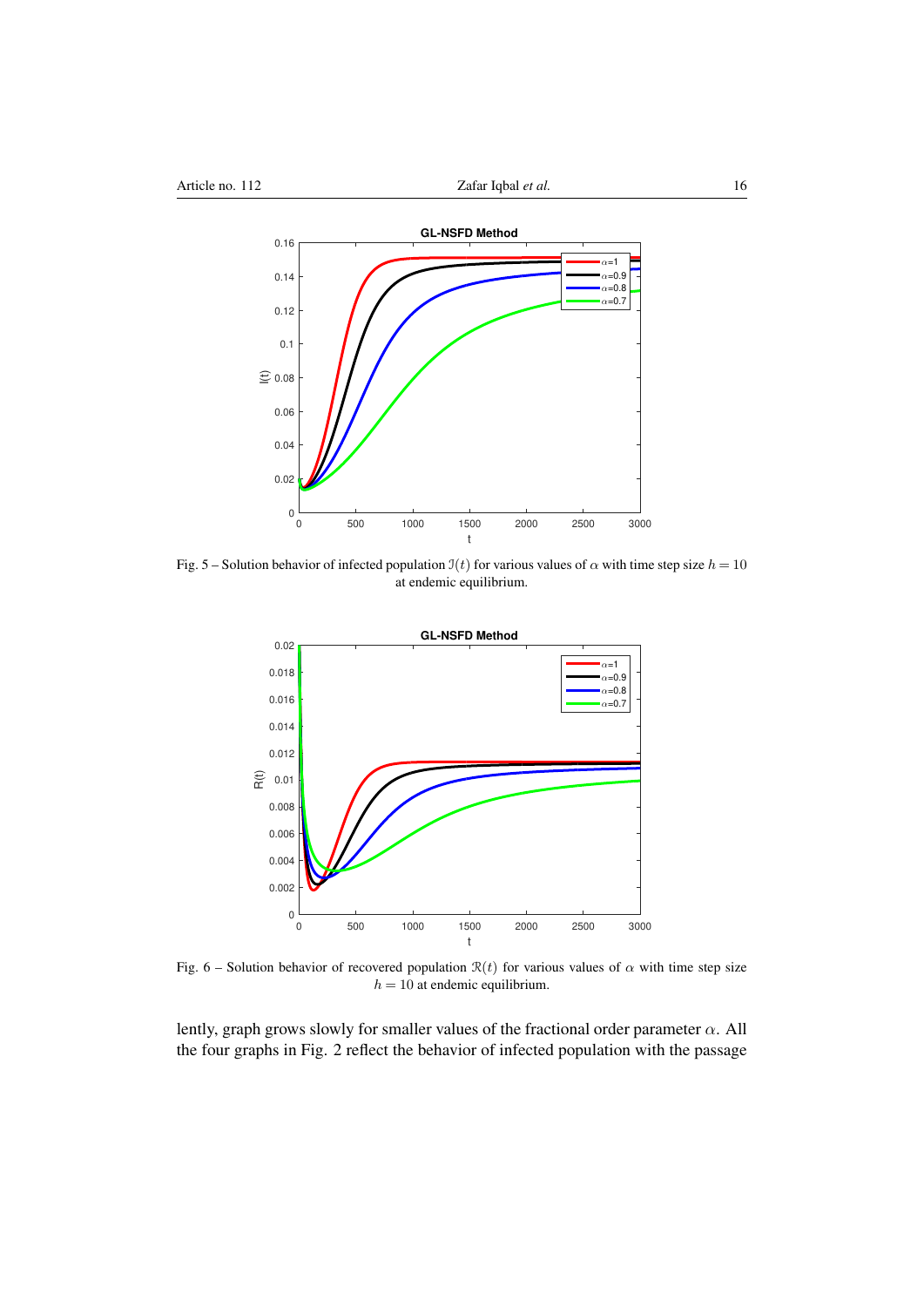

Fig. 7 – Solution behavior of infected population I(*t*) for various values of vaccination parameter *P* with time step size  $h = 100$ .

of time, selecting the time step size  $h = 10$ . All the graphs, for some different values of  $\alpha$ , as highlighted in Figs. 2 and 3, converge towards the disease free steady state. As the time grows, the infected individuals are greater for the greater values of  $\alpha$  as compared to the smaller values of  $\alpha$ . But the trajectory converges fastly when  $\alpha$  is greater and close to 1.

In Figs. 4-6, we consider the values of parameters as  $\mu = 0.4$ ,  $\eta = 0.3$ ,  $\beta = 0.8$ , and  $P = 0.3$  so that the reproductive number is greater than one. The plots in Figs. 4-6 express the behavior of the state variables at EE. All the curves shown in the figures demonstrate the graphical path followed the state variables  $S(t)$ ,  $J(t)$ , and  $\mathcal{R}(t)$  for the various values of  $\alpha$ . It is observed that all the graphical curves converge to the true endemic steady state.

Figure 7 demonstrates the effect of vaccination parameter *P* on infected population. It is observed that the increase in vaccination reduces the infection. It can be seen that all the graphical solution validate the positivity and boundedness of the proposed technique. Also, numerical simulations show that the designed techniques retains the stability of equilibria.

#### 5. CONCLUSION

In this study, we have considered an extended fractional order SIR epidemic model with constant vaccination strategy and we have investigated its numerical so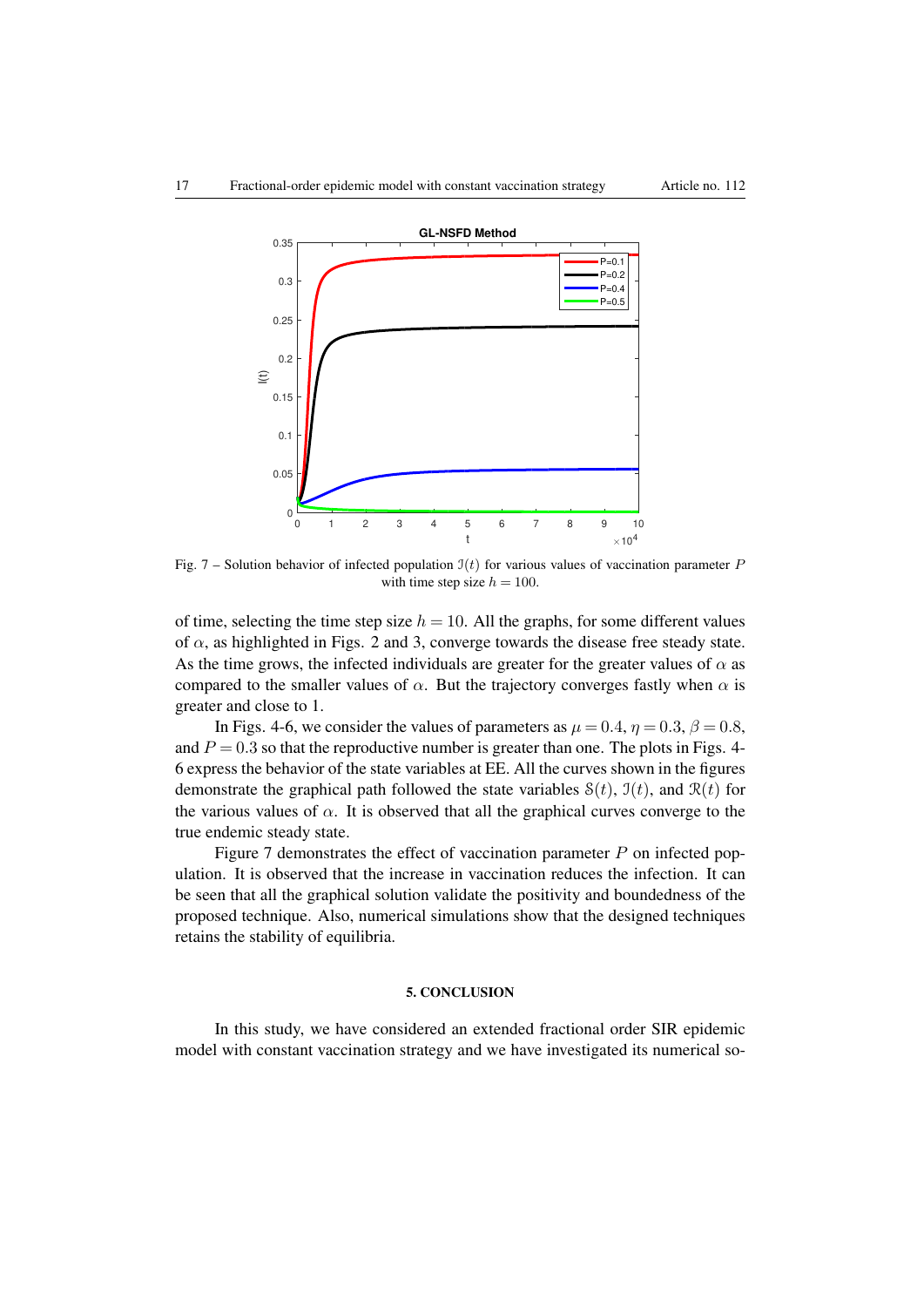lution. The role of vaccination reproductive number in describing the disease communication and stability has been investigated. We have proposed an efficient explicit numerical technique that sustains the positivity and boundedness of the continuous model. The positivity and boundedness of the numerical technique is mathematically proved and verified by the numerical simulations. Graphically, the disease dynamics has been described with the help of vaccination strategy.

#### **REFERENCES**

- 1. M. Suhrcke *et al.*, *The Impact of Economic Crises on Communicable Disease Transmission and Control: A Systematic Review of the Evidence*, PLoS ONE 6, e20724 (2011).
- 2. O. D. Makinde, *Adomian decomposition approach to a SIR epidemic model with constant vaccination strategy*, Applied Mathematics and Computation 184, 842-848 (2007).
- 3. A. Mhlanga, *Dynamical analysis and control strategies in modelling Ebola virus disease*, Adv. Differ. Equ. 2019, 458 (2019).
- 4. Z. E. Rhoubari, H. Besbassi, K. Hattaf, and N. Yousfi, *Mathematical Modeling of Ebola Virus Disease in Bat Population*, Discrete Dynamics in Nature and Society, 5104524 (2018).
- 5. I. Kurane and T. Takasaki, *Dengue fever and dengue haemorrhagic fever: challenges of controlling an enemy still at large*, Reviews in Medical Virology 11, 301–311 (2015).
- 6. G. Rossi *et al.*, *The Potential Role of Direct and Indirect Contacts on Infection Spread in Dairy Farm Networks*, PLoS Comput. Biol. 13, e1005301 (2017).
- 7. N. Sene, *SIR epidemic model with Mittag-Leffler fractional derivative*, Chaos, Solitons and Fractals 137, 109833 (2020).
- 8. F. A. Rihan, Q. M. Al-Mdallal, J. AlSakaji, and A. Hashish, *A fractional-order epidemic model with time-delay and nonlinear incidence rate*, Chaos, Solitons and Fractals 126, 97–105 (2019).
- 9. S. Ullah, M. A. Khan, and M. Farooq, *A fractional model for the dynamics of TB virus*, Chaos, Solitons and Fractals 116, 63–71 (2018).
- 10. M. Shen, Z. Peng, Y. Xiao, and L. Zhang, *Modelling the epidemic trend of the 2019 novel coronavirus outbreak in China*, bioRxiv (2020).
- 11. M. Saeedian, M. Khalighi, N. A. Tafreshi, G. R. Jafari, and M. Ausloos, *Memory effects on epidemic evolution: The susceptible-infected-recovered epidemic model*, Phys. Rev. E 95, 022409 (2017).
- 12. S. Ucar, E. Ucar, N. Ozdemir, and Z. Hammouch, *Mathematical analysis and numerical simulation for a smoking model with Atangana-Baleanu derivative*, Chaos, Solitons and Fractals 118, 300– 306 (2019).
- 13. M. A. Khan and A. Atangana, *Modeling the dynamics of novel coronavirus (219-nCov) with fractional derivative*, Alexandria Engineering Journal 59, 2379–2389 (2020).
- 14. A. Mouaouine, A. Boukhouima, K. Hattaf, and N. Yousfi, *A fractional order SIR epidemic model with nonlinear incidence rate*, Adv. Differ. Equ. 2018, 160 (2018).
- 15. R. Scherer, S. L. Kalla, Y. Tang, and J. Huang, *The Grunwald-Letnikov method for fractional ¨ differential equations*, Computers and Mathematics with Applications 62, 902–917 (2011).
- 16. A. J. Arenas, G. González-Parra, and B. M. Chen-Charpentier, *Construction of nonstandard finite difference schemes for the SI and SIR epidemic models of fractional order*, Mathematics and Computers in Simulation 121, 48-63 (2016).
- 17. Z. Iqbal, N. Ahmed, D. Baleanu, W. Adel, M. Rafiq, M. A. Rehman, and A. S. Alshomrani,